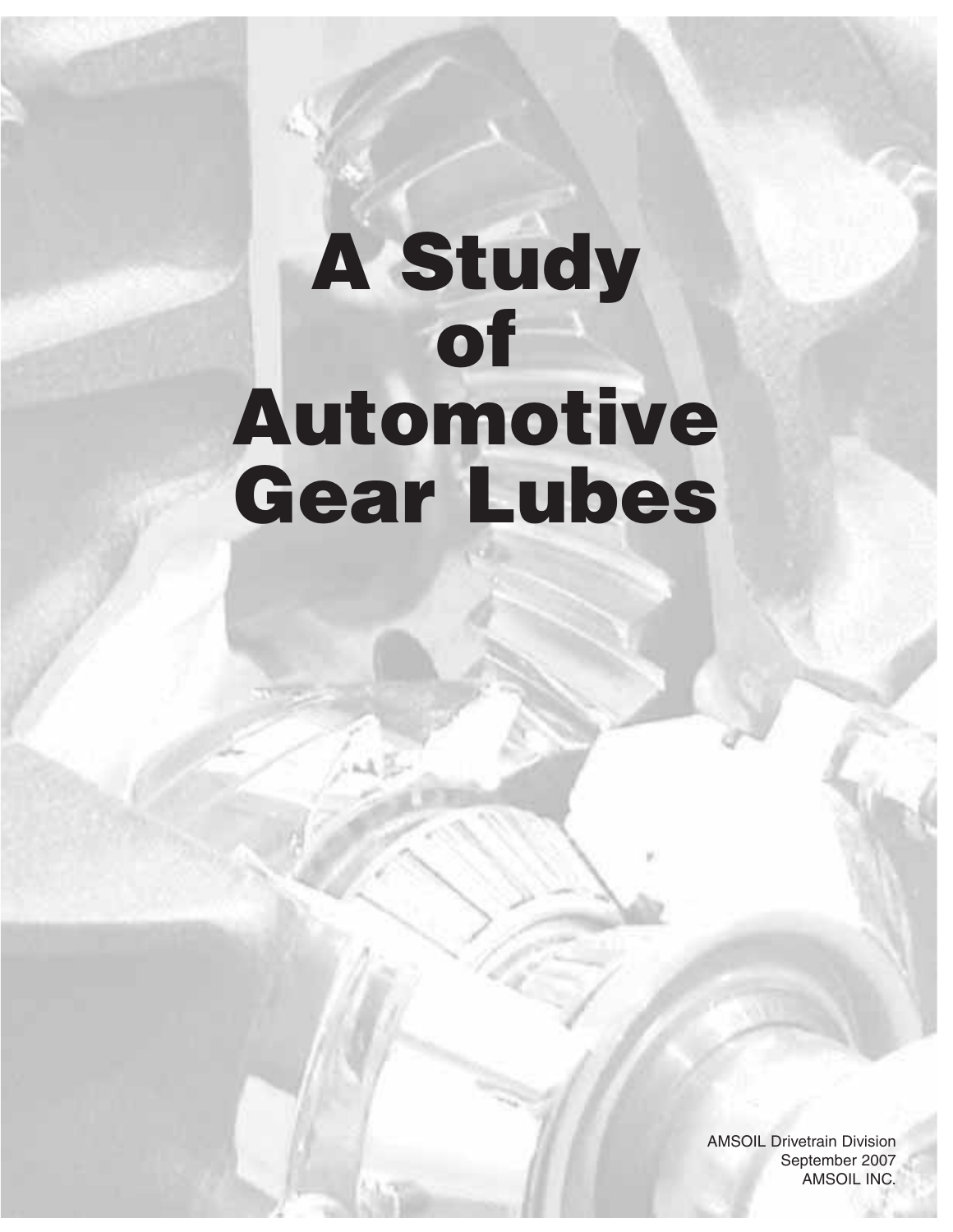## **Overview**

The requirements for automotive gear lubrication have changed over the years, yet vehicle owner awareness has not. Gear lubrication has been commonly considered elementary, but, in fact, it is a dynamic process that requires sophisticated technology. The differentials that house the gears are out of sight, out of mind. They are neglected. But differentials are just as important to the operation of a vehicle as the engine. An engine without a functioning differential will not move the vehicle. Gear lubrication needs to be taken more seriously than before. There are several forces driving the need for better gear lubrication.

First, is improved fuel economy. Modern vehicle aerodynamics, with lower level air dams, is decreasing the air flow over differentials. Fuel economy is improved, but reduced air flow increases differential operating temperatures. Also, lubricant fill volumes in differentials have been reduced in order to lower fluid drag on the gears and bearings for further improvement in fuel economy. However, lubricants cool components, and with less fluid in the sump, operating temperatures rise.

Improvements in vehicle performance have created additional need for more sophisticated gear lubrication. Model-year 2007 turbo diesel pickup trucks, V-10 gasoline pickups and sport utility vehicles (SUVs), and high-horsepower V-8 trucks have more towing and payload capacities than in previous years, yet their differentials have not changed. There has been a 34% increase in engine horsepower over the last decade, while axle gear sizes have remained constant, sump capacities have been lowered and drain intervals extended. In the light truck segment there has been a 93% horsepower increase since 1981.<sup>1</sup> In vehicles such as a fifth-wheel equipped Ford F-350 Super Duty, towing capacities have reached a high of 19,200 lbs.<sup>2</sup> And testing shows that in new axle applications simulating trailer towing at 88 km/h (55 mph) at a 3.5% grade temperatures can reach as high as 188°C (370°F).<sup>3</sup> Stress on differentials has also increased in limousines, conversion vans, and trucks and cars with modified, high-performance engines. More power, more towing capacity and higher hauling limits greatly increase the stress that causes heat and wear.

Improvements in vehicle comfort have also driven the need for better gear lubrication. The demand for greater interior space has forced vehicle manufacturers to lower floor boards, which restricts air flow to the differential. Hot exhaust systems are forced closer to the axle housing, and differential operating temperatures are increased even further.

Most vehicles operate under severe service as defined by vehicle manufacturers, but the majority of vehicle owners are unaware of this. Severe service applications include towing, hauling, plowing, off-road use, frequent stop-and-go driving, steep-hill driving and temperature extremes. Severe service applications are on the rise. For example, more than 90 percent of Ford Super Duty pickups are used for towing.<sup>4</sup> Severe service increases the need for better gear lubrication.

Synthetic gear lubes are recognized as superior to petroleum-based gear lubes by vehicle manufacturers, gear manufacturers and most high-performance automotive experts. Synthetic gear lubes exhibit all-around better performance. There are many synthetic gear lubricants available to consumers, including those marketed by vehicle manufacturers. All position themselves as superior to the rest.

## **Operating Conditions and Lubrication Requirements**

Differentials contain many different components, each having its own requirements for lubrication.The ring and pinion gears operate under extreme pressure and sliding contact that require extreme-pressure additives for protection. The bearings operate under rolling motion where lubricant film strength is particularly important, and limited-slip clutches require special friction additives for proper operation. It is essential, therefore, that gear lube formulations be carefully balanced to protect all components. Too much emphasis on the needs of one component can detract from the needs of another.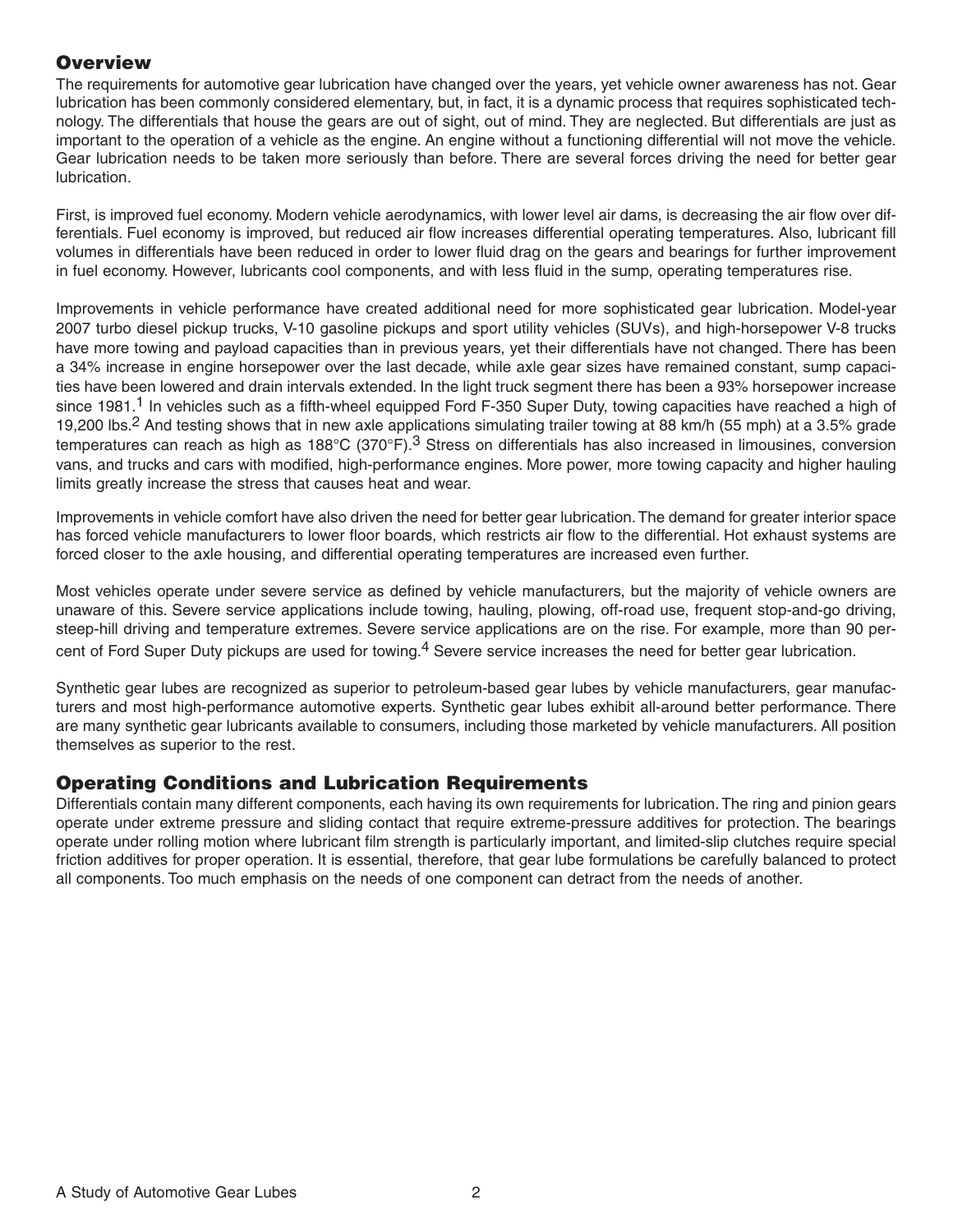The following illustration shows differential components:



## **Purpose**

The purpose of this paper is to inform consumers about the increasingly severe conditions under which differentials operate and to provide data reflecting the quality and cost differences of popular synthetic and petroleum gear lubes. With this information, consumers are better prepared to make informed decisions when purchasing gear lubricants.

#### **Method**

The testing by which the gear lubes were evaluated was done in accordance with American Society for Testing and Materials (ASTM) procedures, Society of Automotive Engineers (SAE) J306 requirements and Federal Test Method Standards. Other than the oxidation filter patch procedure, performance testing was conducted by an independent laboratory. Physical-property testing (viscosity, viscosity index, pour point and foaming after oxidation) was conducted in-house. A notarized affidavit certifying that the results are accurately reported is included in Appendix A. Gear lube pricing was obtained from the manufacturers or distributors, and a notarized affidavit certifying that those prices are reported as obtained is included in Appendix B.

## **Scope**

The focus of this paper is on American Petroleum Institute (API) GL-5, SAE 75W-90 synthetic gear lubes. Samples of API GL-5, SAE 80W-90 petroleum gear lubes were also included for comparative purposes. The tests were selected to measure the properties consistent with extreme-pressure gear lubricant requirements and are intended to reveal the lubricants' overall performance. The performance characteristics evaluated include each gear lube's ability to:

- 1. Meet the required viscosity grade of an application
- 2. Maintain viscosity when subjected to temperature changes
- 3. Retain viscosity during use
- 4. Function in cold temperatures
- 5. Resist high temperatures and oxidation
- 6. Protect under extreme pressures
- 7. Protect against wear
- 8. Resist foaming
- 9. Prevent copper corrosion.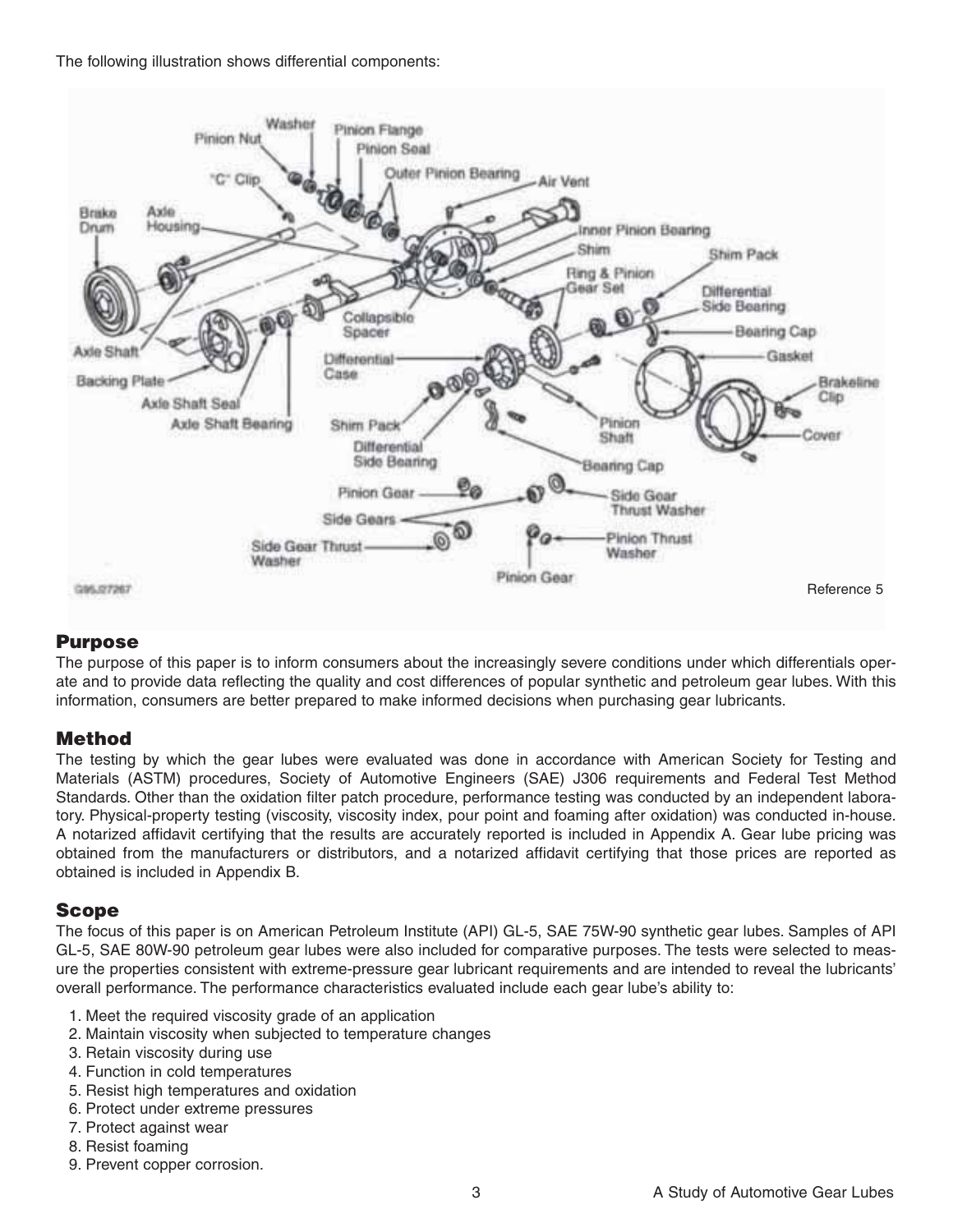## **Review Candidates**

The cross-section of gear lubricants tested includes those offered by original equipment manufacturers (OEMs), motor oil companies and specialty companies. All gear lubes, with the exception of Mopar Synthetic and Torco SGO Synthetic, are recommended by their manufacturers for limited-slip differentials and are therefore expected to contain appropriate limitedslip-type additives. Mopar limited-slip additive was added to Mopar Synthetic and Torco Type G limited-slip additive was added to Torco SGO Synthetic at the recommended levels to ensure equal testing. Each gear lube tested is listed in the following chart along with the performance specifications identified on the respective bottles. Batch codes are also listed.

Gear lubricant specifications are established for minimum performance levels. The *active* API gear lubricant specifications are API GL-4, GL-5 and MT-1. API GL-4 designates the type of service characteristics of spiral bevel and hypoid gears in automotive axles operated under moderate speeds and loads. These gear lubes may be used in select manual transmissions and transaxles. API MT-1 designates lubricants for non-synchromesh manual transmissions and transaxles. API MT-1 is independent of API GL-5. API MT-1 calls for a higher level of oxidation stability, copper corrosion resistance and seal compatibility, which is not provided by API GL-4 or GL-5. Not all gear lubes meet API MT-1 performance standards.

API GL-1, GL-2, GL-3 and GL-6 are inactive. API GL-6 is identified by Lucas, Red Line and Torco as a performance specification. However, the test equipment is obsolete.

The U.S. military has established separate gear lube specifications. The most current military specification is MIL-PRF-2105E, which supersedes the previous specification, MIL-L-2105D. MIL-PRF-2105E combines the performance requirements of MIL-L-2105D, API GL-5 and all but one parameter of API MT-1, thereby adding improved oxidation stability, copper corrosion resistance and seal compatibility to extreme-pressure axle lubricants. An additional gear lube standard, SAE J2360, mirrors MIL-PRF-2105E and is a global standard used by oil companies in countries where U.S. military standards are not applicable.

|                                                          |        |                           |                    | <b>MIL-PRF-2105E/</b> |                     |  |  |  |  |  |  |  |  |
|----------------------------------------------------------|--------|---------------------------|--------------------|-----------------------|---------------------|--|--|--|--|--|--|--|--|
| <b>Brand</b>                                             |        | <b>API</b>                | <b>MIL-L-2105D</b> | <b>SAE J2360</b>      | <b>Batch Number</b> |  |  |  |  |  |  |  |  |
|                                                          | $GL-5$ | <b>MT-1</b>               |                    |                       |                     |  |  |  |  |  |  |  |  |
| <b>Synthetic Candidates</b>                              |        |                           |                    |                       |                     |  |  |  |  |  |  |  |  |
| <b>AMSOIL<sup>®</sup> Severe Gear<sup>®</sup> 75W-90</b> | X      | х                         |                    | X                     | LN 25902            |  |  |  |  |  |  |  |  |
| Castrol® SYNTEC® 75W-90                                  | X      | $\boldsymbol{\mathsf{X}}$ |                    |                       | MD62597BTW2578      |  |  |  |  |  |  |  |  |
| GM <sup>®</sup> Synthetic Axle 75W-90                    | Χ      |                           |                    |                       | 101006              |  |  |  |  |  |  |  |  |
| Lucas <sup>®</sup> 75/90 Synthetic                       | X      |                           | X                  |                       | 193                 |  |  |  |  |  |  |  |  |
| Mobil 1 <sup>®</sup> Synthetic 75W-90                    | X      |                           |                    |                       | OEV5J6CO1788#5990   |  |  |  |  |  |  |  |  |
| Mopar <sup>®</sup> Synthetic 75W-90 with                 |        |                           |                    |                       |                     |  |  |  |  |  |  |  |  |
| Mopar <sup>®</sup> LS additive                           | X      |                           |                    |                       | MRT081205C          |  |  |  |  |  |  |  |  |
| Pennzoil <sup>®</sup> Synthetic 75W-90                   | X      |                           |                    |                       | Unreadable          |  |  |  |  |  |  |  |  |
| Red Line <sup>®</sup> Synthetic 75W-90                   | X      | X                         |                    | X                     | 56292/60840001663   |  |  |  |  |  |  |  |  |
| Royal Purple <sup>®</sup> Max-Gear <sup>®</sup> 75W-90   | X      |                           |                    | X                     | <b>ICPH01606</b>    |  |  |  |  |  |  |  |  |
| Torco <sup>®</sup> SGO Synthetic 75W-90 with             |        |                           |                    |                       |                     |  |  |  |  |  |  |  |  |
| Torco <sup>®</sup> Type G LS additive                    | Χ      |                           |                    |                       | L46680 LNRAGMO      |  |  |  |  |  |  |  |  |
| Valvoline <sup>®</sup> SynPower <sup>®</sup> 75W-90      | X      | X                         |                    | X                     | F076C               |  |  |  |  |  |  |  |  |
| <b>Petroleum Candidates</b>                              |        |                           |                    |                       |                     |  |  |  |  |  |  |  |  |
| Castrol® Hypoy C 80W-90                                  | X      |                           |                    |                       | PO61165             |  |  |  |  |  |  |  |  |
| Pennzoil <sup>®</sup> Gearplus <sup>®</sup> 80W-90       | X      |                           |                    |                       | JDSC 26615512155    |  |  |  |  |  |  |  |  |
| Valvoline® High Performance 80W-90                       | X      | X                         |                    | X                     | C <sub>1860</sub>   |  |  |  |  |  |  |  |  |

#### **Viscosity Grade (SAE J306)**

A lubricant's primary function is to reduce friction and wear, and its most important property is its viscosity (thickness/resistance to flow). Lubricants are considered incompressible and under ideal conditions maintain a constant layer of protection, known as fim strength, to keep moving parts from contacting each other. With no direct contact, wear is eliminated. There is a point, however, at which heavy loads exceed the oil's ability to separate parts and metal-to-metal contact occurs. This is, in part, a function of viscosity. The higher the viscosity of a lubricant, the greater the load it can carry. Using gear lube that is too thick, however, has disadvantages. Thicker oils are more difficult to circulate, particularly in cold temperatures, and wear protection can be sacrificed. Thicker gear lubricants also require more energy to circulate, which negatively impacts fuel economy. Additionally, thicker gear lubes have higher internal resistance (intra-fluid friction) which causes them to run hotter. There is no advantage to using a gear lube with a viscosity greater than that required by the application. Conversely, gear lube that is too thin will not have sufficient load-carrying ability to meet the equipment requirements.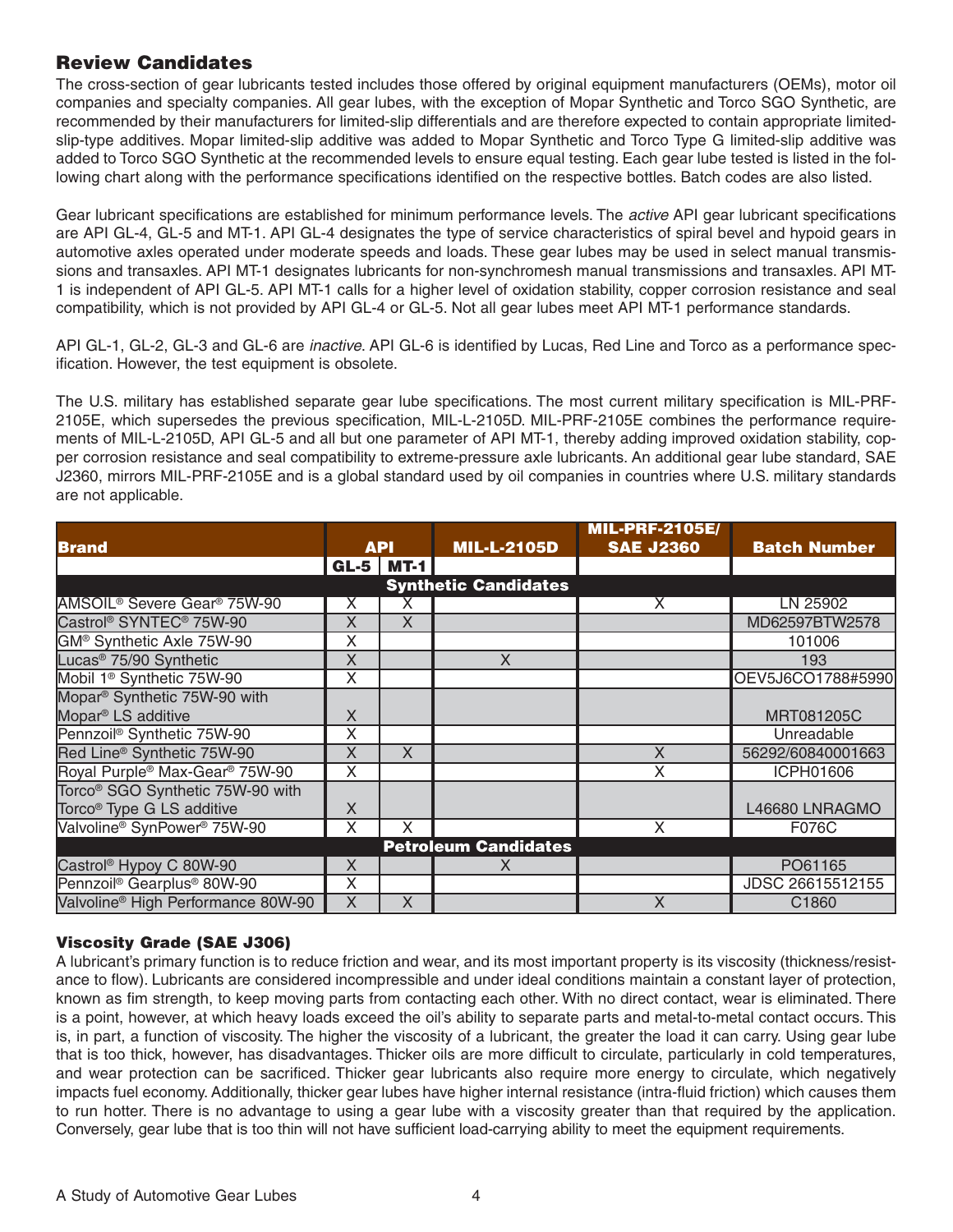The SAE has developed a grading system, SAE J306, which categorizes gear lubricants based on their high- and low-temperature viscosities. An additional requirement of SAE J306 is shear stability, which is explained later in this document. The viscosity requirements for SAE 75W-90 gear lubricants are highlighted in green in the following chart.

|                            | Automotive Gear Lubricant Viscosity Classifications - SAE J306 - June 14, 2005 |       |                                                            |
|----------------------------|--------------------------------------------------------------------------------|-------|------------------------------------------------------------|
| <b>SAE Viscosity Grade</b> | Max. Temperature for Viscosity of                                              |       | Kinematic Viscosity at 100 $\mathrm{C}$ (cSt) <sup>3</sup> |
|                            | 150,000 cP $(^{\circ}C)^{1,2}$                                                 | Min.4 | Max.                                                       |
| 70W                        | $-55^{5}$                                                                      | 4.1   |                                                            |
| <b>75W</b>                 | $-40$                                                                          | 4.1   |                                                            |
| 80W                        | -26                                                                            | 7.0   |                                                            |
| 85W                        | $-12$                                                                          | 110   |                                                            |
| 80                         |                                                                                | 7.0   | < 11.0                                                     |
| 85                         |                                                                                | 11.0  | < 13.5                                                     |
| 90                         |                                                                                | 13.5  | < 18.5                                                     |
| 110                        |                                                                                | 18.5  | < 24.0                                                     |
| 140                        |                                                                                | 24.0  | < 32.5                                                     |
| 190                        |                                                                                | 32.5  | $<$ 41.0                                                   |
| 250                        |                                                                                | 41.0  |                                                            |

#### **Viscosity Index (ASTM D-2270)**

Oil viscosity is affected by temperature changes during use. As a gear lubricant's temperature increases, its viscosity decreases, along with load-carrying ability. The degree of change that occurs is determined by ASTM D-2270 and referred to as the lubricant's viscosity index (VI). ASTM D-2270 examines the viscosity change that occurs between 40°C (104°F) and 100°C (212°F) . The higher the VI, the less the viscosity changes with temperature. A high VI is desirable and, in part, indicates higher lubricant quality. It does not, however, represent a lubricant's high-temperature viscosity or its load-carrying ability.



Similar to 5W-30 automotive engine oils, 75W-90 gear lubricants are defined as multi-viscosity. This means the gear lubricant has enough viscosity to protect against wear at high temperatures, as well as good flow properties at cold temperatures. Many gear lubes cannot fulfill both requirements without the use of VI improver additives. VI additives keep lubricants from becoming too thick to flow in cold temperatures and too thin to protect in high temperatures. VI additives have many uses. If used improperly in gear lubricants, however, they can break down and lose viscosity through a process called shearing. Because of this, the SAE incorporated the CEC L-45-A-99 (KRL) 20-Hour Shear Test as a requirement for all automotive gear lubes. This specification requires that gear lubes not shear down and fall below the minimum viscosity for that grade.

The KRL Test utilizes a tapered roller bearing and test cup filled with 40 ml. of gear lube. The test parameters are set at 60°C (140°F), 1475 rpm, 5000 N load for a duration of 1,740,000 motor revolutions (approximately 20 hours). Each gear lube's viscosity was recorded before and after the shear test as seen in the following graph.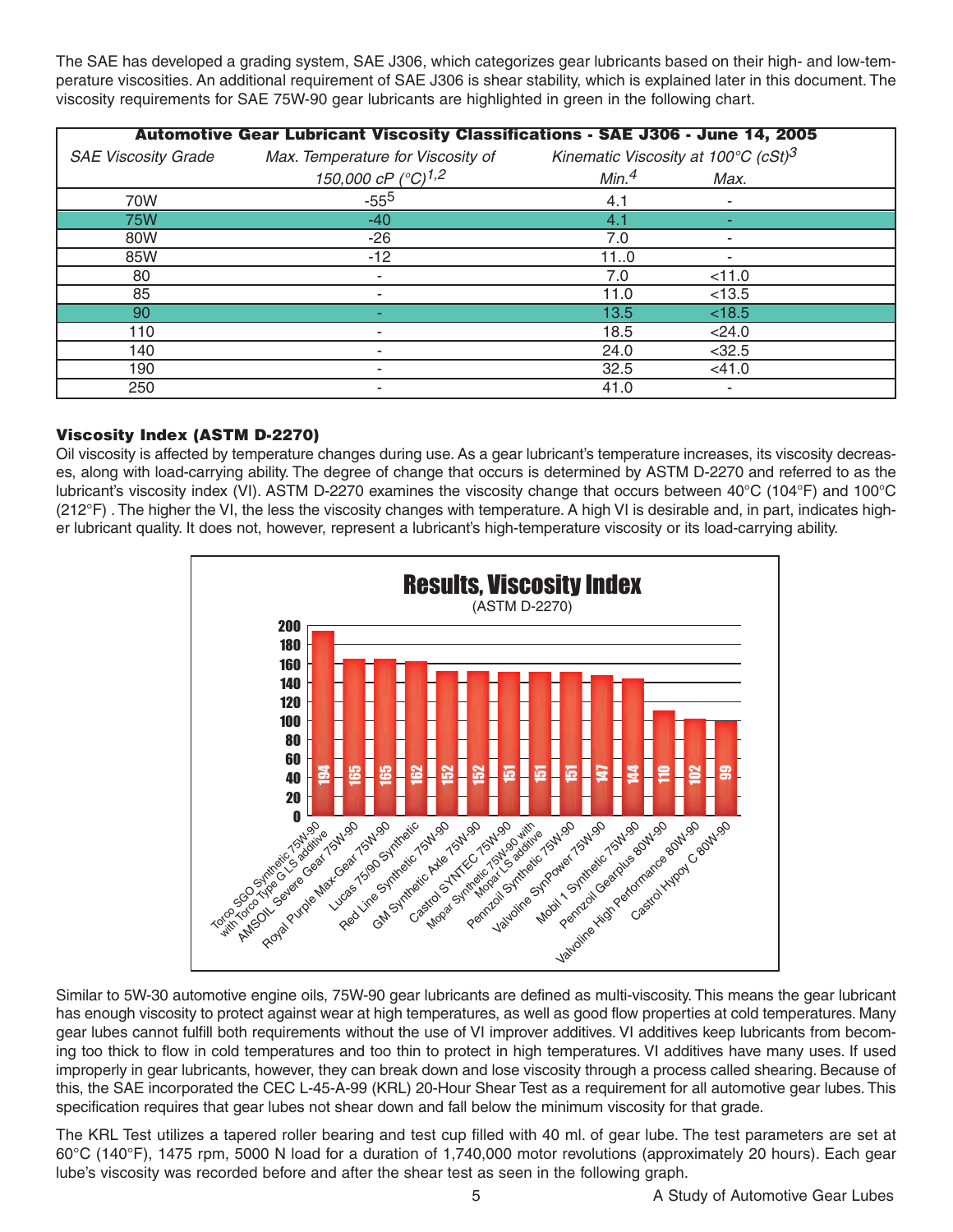

This graph shows the initial oil viscosity and the viscosity after the shear test. The SAE J306 high-temperature viscosity requirements (shaded area) for SAE 90 gear lubes are between 13.5 centistokes (a unit of measure for viscosity designated as cSt) and 18.49 cSt @ 100°C (212°F) maximum.

Lucas 75/90 Synthetic, at 22.35 cSt, and Royal Purple Max-Gear 75W-90, at 19.32 cSt, both exceed the maximum 18.49 cSt initial viscosity (red), failing the SAE J306 requirements for SAE 90 gear lubricants. All other gear lubricants were within the required high-temperature viscosity range prior to the KRL Shear Stability Test.

Viscosity measurements following the KRL Shear Stability Test revealed that seven gear lubes sheared down below the minimum viscosity requirements (orange), failing the shear stability requirements of the SAE J306. The two gear lubes with the largest viscosity loss, as reflected in the following graph, were Royal Purple, losing 40.6% of its viscosity, and Torco SGO Synthetic, losing 35.2% of its viscosity. Royal Purple was the only gear lube to fail both the initial viscosity requirements and the shear stability requirements. It started out too thick and ended up too thin. Torco SGO Synthetic, which had the highest VI in the previous graph, finished the shear stability test as the thinnest of all the oils at 9.97 cSt, far below the minimum 13.5 cSt requirement. Lucas 75/90 Synthetic, with an initial viscosity that exceeded the maximum requirements by 20.8%, passed the shear stability test, but lost 34.5% of its viscosity, the third largest loss of viscosity. Both OEM gear lubes, GM and Mopar, failed the minimum viscosity requirements after the shear test. Of all the gear lubes tested, half did not meet the SAE J306 shear stability requirements.

AMSOIL Severe Gear 75W-90 was in the proper initial viscosity range and retained the highest viscosity after the shear test with a viscosity of 16.03 cSt – the mid-point of the SAE 90 viscosity grade.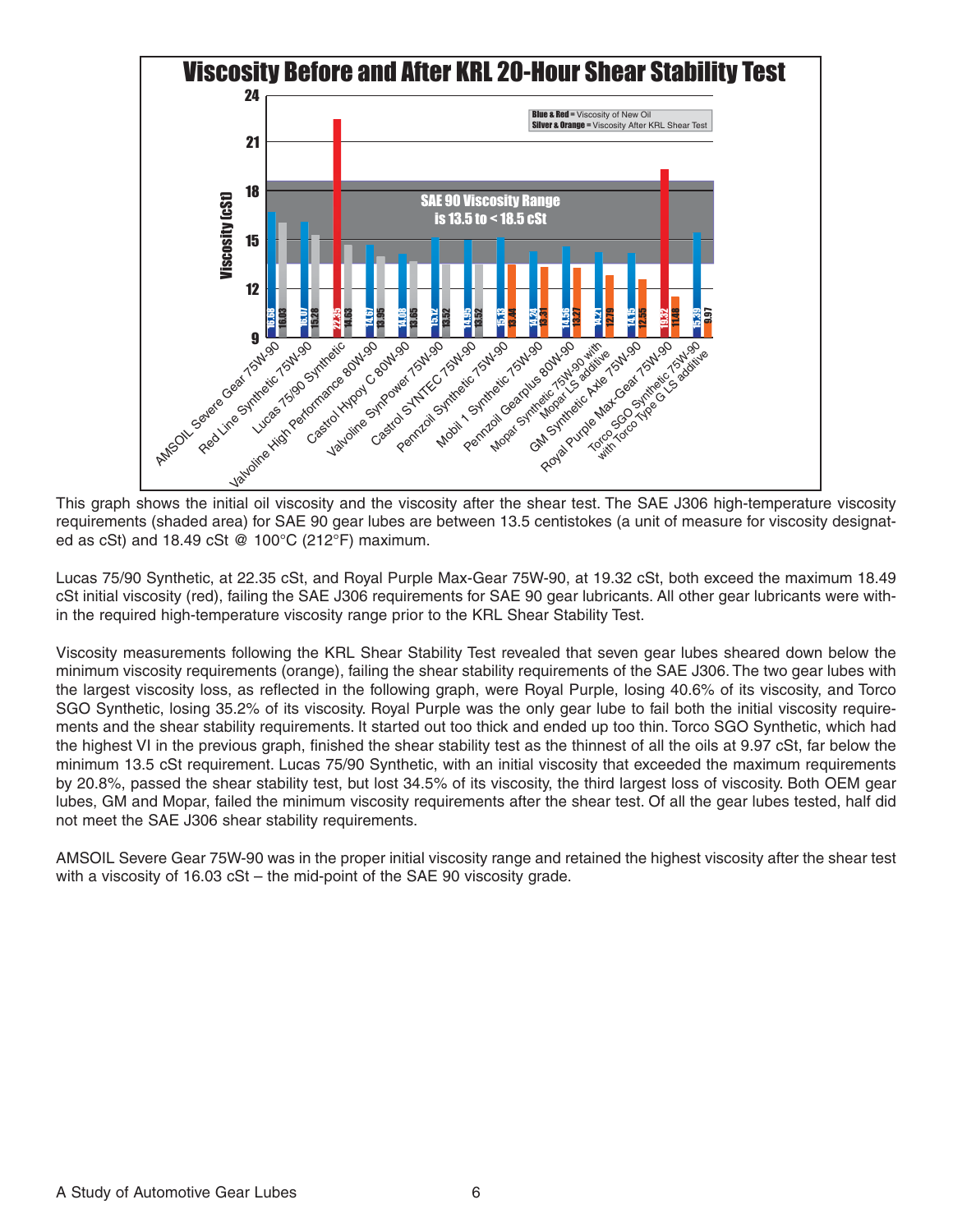

#### **Low-Temperature Viscosity - Brookfield Viscosity Test (ASTM D-2983)**

As temperature decreases, the viscosity of oil increases. Gear lubricants with high viscosity at cold temperatures are less efficient, and the gears require more energy to turn. Gears and bearings in the differential and axle housing are splashlubricated, and gear lubricants that are too thick at cold temperatures can starve internal components of lubrication, which can cause failure.

The cold-temperature viscosity of gear lubricants is indicated by the first number in the SAE viscosity grade (75W of a 75W-90 gear lube). The SAE J306 standard utilizes the Brookfield Viscosity Test, recorded in centipoises (cP), to determine coldtemperature performance. The maximum viscosity is 150,000 cP at the given temperature for the SAE viscosity grade. For example, SAE 75W must be less than 150,000 cP at -40°C (-40°F), while SAE 80W must be less than 150,000 cP at  $-26^{\circ}$ C ( $-15^{\circ}$ F).

In the Brookfield Viscosity Test, a glass test tube is filled with gear lube and cooled to the appropriate temperature. A small spindle is inserted into the lubricant and the maximum torque required to rotate the spindle is recorded. The torque reading is used to calculate the viscosity in cP.

#### **Brookfield Viscosity Measurement Example**

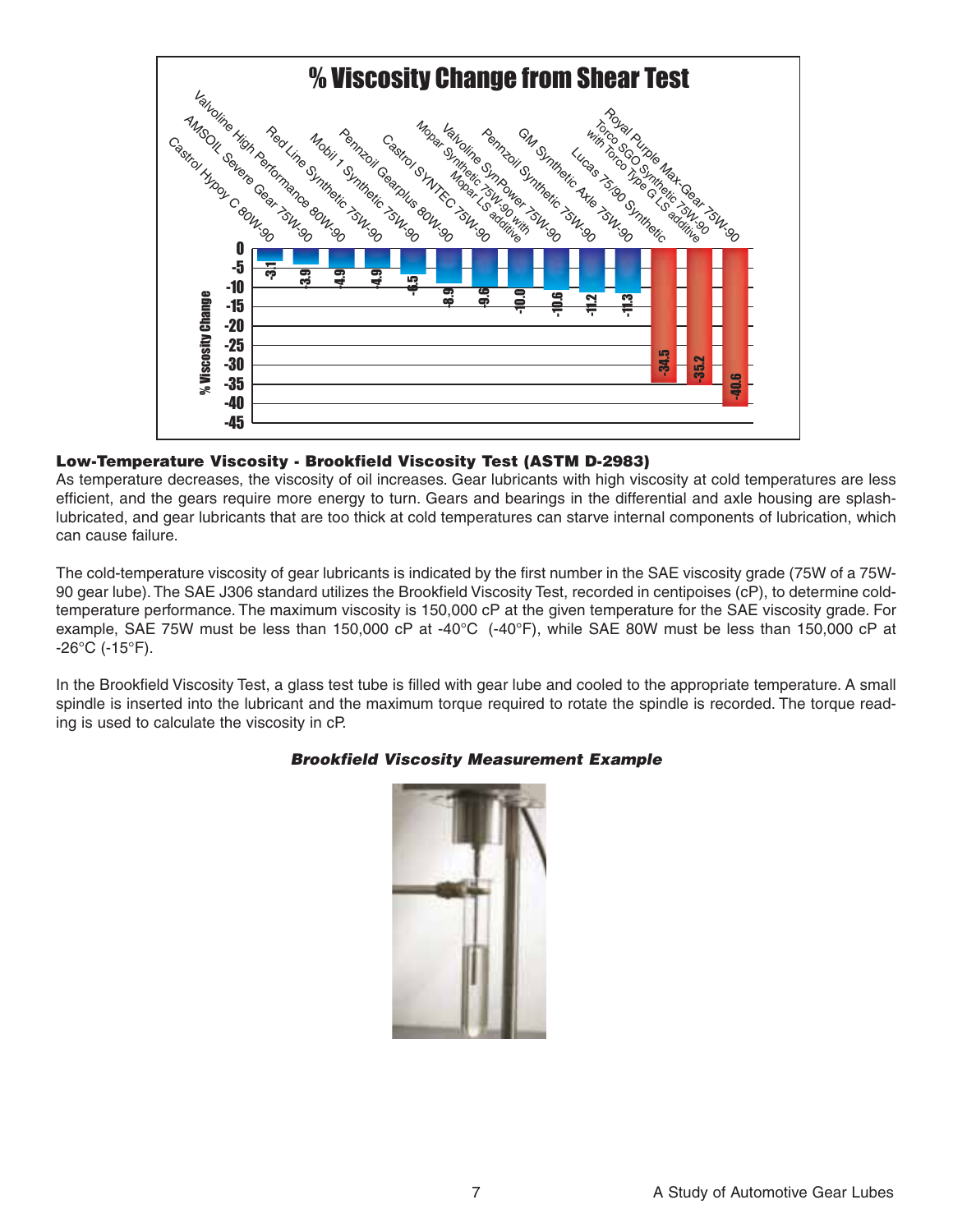

Cold-temperature performance is impacted by a lubricant's high-temperature viscosity. High-viscosity gear lubes tend to have worse cold-temperature performance than low-viscosity gear lubes. AMSOIL Severe Gear, however, with the highest after-shear viscosity, exhibited the best cold-temperature properties of all gear lubes, except for Torco SGO, which thinned out of grade in the shear test. Royal Purple and Lucas failed the cold-temperature Brookfield requirements for 75W gear lubes, as well as the high-temperature requirements for SAE 90 gear lubes, effectively disqualifying them entirely from the SAE 75W-90 category. Royal Purple Max-Gear, having also failed the Shear Stability Test, was the only gear lube to fail every parameter of the SAE J306 requirements. Red Line was 14,100 cP over the maximum allowable viscosity at 164,100 cP, and Castrol SYNTEC 75W-90 had a borderline pass at 149,850 cP. As noted, SAE 80W-90 gear lubes are measured at -26°C (-15°F) and all test candidates passed.

\*Red Line, Royal Purple and Lucas, having failed the viscosity requirement for SAE 75W, were then tested at the SAE 80W parameters for comparison purposes. Red Line scored 18,250 cP and Royal Purple scored 24,700 cP, showing better performance than the SAE 80W-90 gear lubes. Lucas, however, at 98,050 cP, showed worse cold-temperature properties than Castrol 80W-90, which is reflected in the overall score on page 19.

#### **Standard Pour Point Test Method (ASTM D-97)**

Pour point can vary greatly depending on the construction of the product. Pour point and Brookfield viscosity both measure the cold-temperature properties of gear lube, but are very different. Pour point is defined as the coldest temperature at which oil will flow before solidifying. The Pour Point Test consists of a glass jar filled with gear lube which is cooled to a temperature close to its pour point. The gear lube is checked at intervals of 3°C (5°F) for fluidity. When the gear lube no longer flows, the pour point is recorded at the last temperature of fluidity.

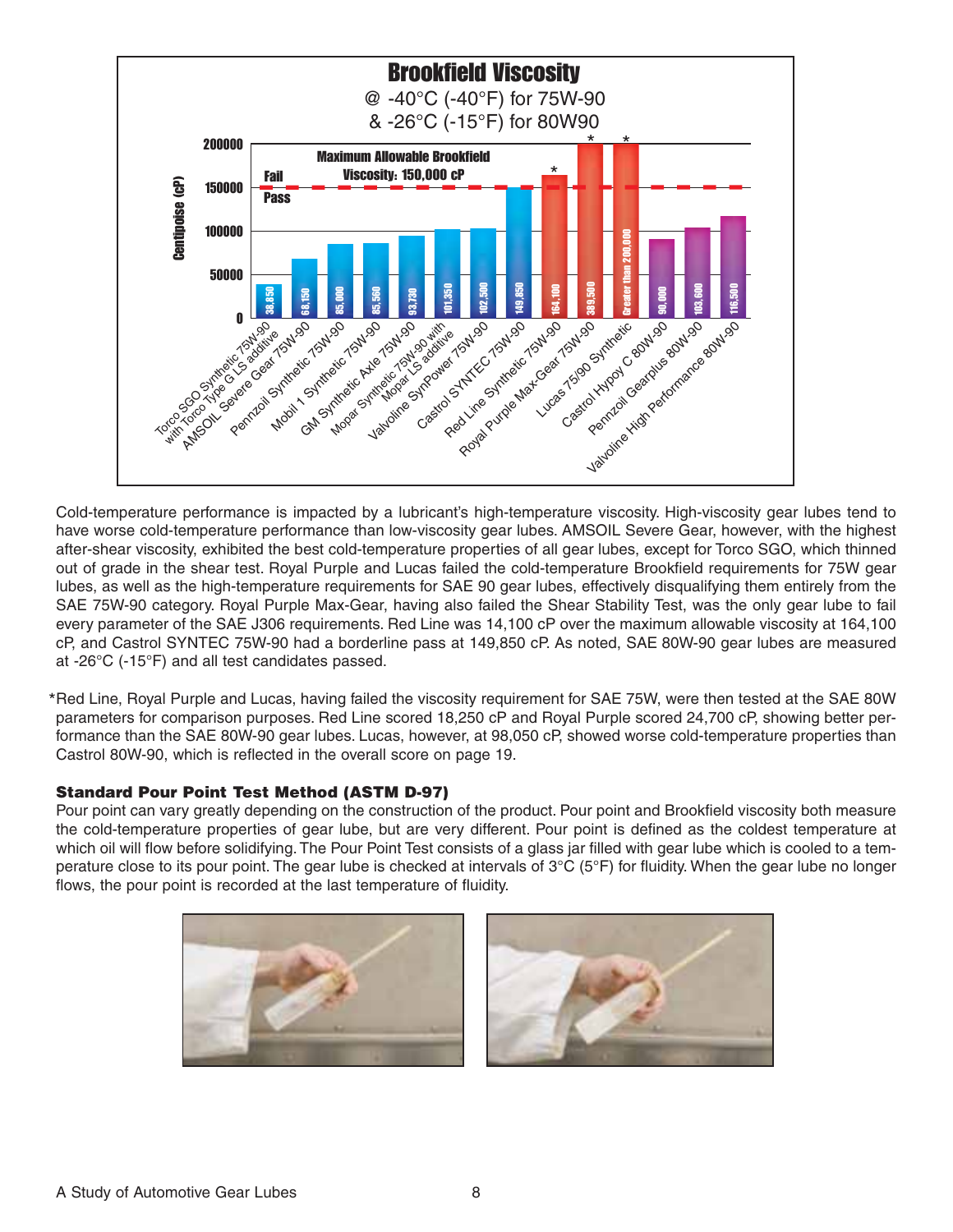

The SAE 80W-90 gear lube test results were between -26°C (-15°F) and -31°C (-24°F). SAE 75W-90 gear lubes have better cold-temperature properties and therefore better pour points. It is important to have a low pour point combined with a low Brookfield viscosity value since it is possible to have a good low pour point but only a marginal Brookfield viscosity. Castrol SYNTEC is a good example of this. SYNTEC had the best pour point of the gear lubes tested, but a borderline Brookfield viscosity pass at 149,850 cP. Lucas 75/90 Synthetic, on the other hand, did not perform well in either area. It showed a pour point of -37°C (-35°F) and a Brookfield viscosity of greater than 2,000,000 cP. AMSOIL Severe Gear 75W-90 and Torco SGO Synthetic had the best combined Brookfield and pour point scores.

#### **Channel Point - Federal Test Method Standard (FTMS 791C) No. 3456**

MIL-PRF-2105E is an extreme-pressure, hypoid gear lubricant specification established by the U.S. military. It is more stringent than API GL-5. An additional requirement of MIL-PRF-2105E is the lubricant's ability to pass the Channel Point Test. While not all gear lubes claim MIL-PRF-2105E, the channel point requirement is important because channeling during coldtemperature operation may cause catastrophic gear and bearing failure. A test sample container with 650 ml of oil is run through a warming cycle before being placed in a temperature-controlled bath at -45°C (-49°F) for SAE 75W-90 gear lubes and -35°C (-31°F) for SAE 80W-90 gear lubes. The test is run for 18 hours +/- 2 hours. A groove 2 cm wide is then made in the gear lubricant down to the bottom of the container. The gear lubes must completely fill the groove and cover the bottom of the container in less than 10 seconds to pass the test. Lucas 75/90 Synthetic and Valvoline High Performance 80W-90 were the only gear lubes to fail the channel point test.

| <b>Federal Test Method Standard (FTMS 791C) No. 3456</b> |                          |  |  |  |  |  |  |  |  |  |
|----------------------------------------------------------|--------------------------|--|--|--|--|--|--|--|--|--|
|                                                          |                          |  |  |  |  |  |  |  |  |  |
| <b>Channeling Point</b>                                  |                          |  |  |  |  |  |  |  |  |  |
| <b>AMSOIL Severe Gear 75W-90</b>                         | Non-Channeling - Pass    |  |  |  |  |  |  |  |  |  |
| Castrol SYNTEC 75W-90                                    | Non-Channeling - Pass    |  |  |  |  |  |  |  |  |  |
| GM Synthetic Axle 75W-90                                 | Non-Channeling - Pass    |  |  |  |  |  |  |  |  |  |
| Lucas 75/90 Synthetic                                    | Channeling - FAIL        |  |  |  |  |  |  |  |  |  |
| Mobil Synthetic 75W-90                                   | Non-Channeling - Pass    |  |  |  |  |  |  |  |  |  |
| Mopar Synthetic 75W-90 plus Mopar LS additive            | Non-Channeling - Pass    |  |  |  |  |  |  |  |  |  |
| Pennzoil Synthetic 75W-90                                | Non-Channeling - Pass    |  |  |  |  |  |  |  |  |  |
| Red Line Synthetic 75W-90                                | Non-Channeling - Pass    |  |  |  |  |  |  |  |  |  |
| Royal Purple Max-Gear 75W-90                             | Non-Channeling - Pass    |  |  |  |  |  |  |  |  |  |
| Torco SGO Synthetic 75W-90 plus Torco Type G LS additive | Non-Channeling - Pass    |  |  |  |  |  |  |  |  |  |
| Valvoline SynPower 75W-90                                | Non-Channeling - Pass    |  |  |  |  |  |  |  |  |  |
| Castrol Hypoy C 80W-90                                   | Non-Channeling - Pass    |  |  |  |  |  |  |  |  |  |
| Pennzoil Gearplus 80W-90                                 | Non-Channeling - Pass    |  |  |  |  |  |  |  |  |  |
| Valvoline High Performance 80W-90                        | <b>Channeling - FAIL</b> |  |  |  |  |  |  |  |  |  |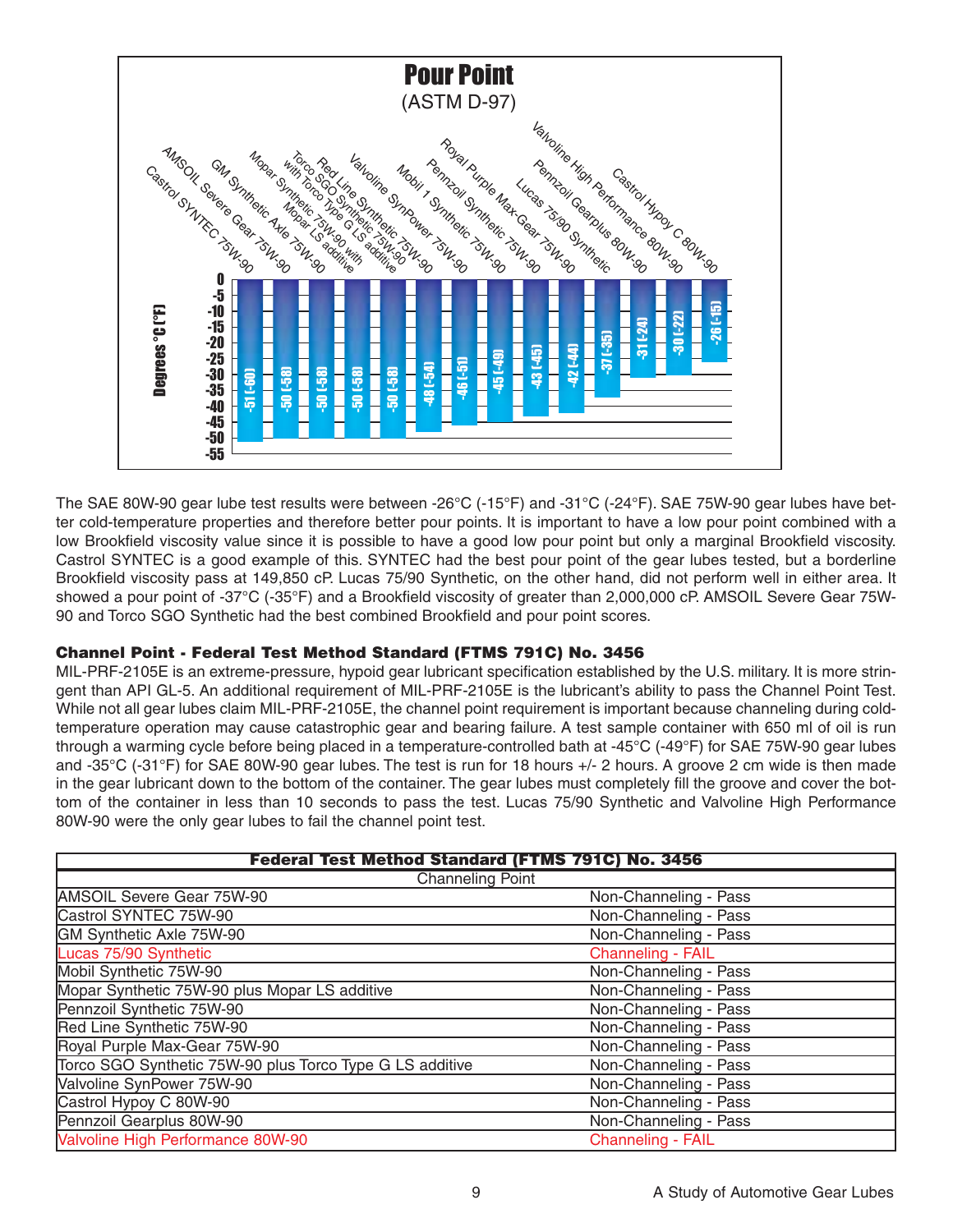#### **High Temperature Oxidation Resistance**

#### **Standard Test Method for Oxidation Characteristics of Extreme-Pressure Lubrication Oils (ASTM D-2893 Method B)**

Heat can destroy lubricants. High temperatures accelerate oxidation, which causes acid development, corrosion, sludge and varnish deposits, lubricant thickening and shortened gear lube life. Oxidized gear lubes lose lubricating effectiveness. Energy efficiency goes down, wear goes up and cold-temperature flow properties are greatly reduced. Heat and oxidation resistance are critical for proper gear lubrication and long lubricant life.

ASTM D-2893 Method B test methodology measures the oxidation-resistance characteristics of extreme-pressure lubricants. The test utilizes 41 mm x 600 mm test tubes filled with 300 ml of gear lube, heated to 121 $^{\circ}$ C (250 $^{\circ}$ F) and aerated at 10 liters per hour. The test is run for 312 hours (13 days). The gear lubes are then evaluated for viscosity increase and precipitation of solids. Large increases in viscosity and deposit formation indicate greater gear lube deterioration. In addition, 50 ml of each tested gear lube was filtered through an 8 micron filter patch to show discoloration. Filtering the lubricant for visual inspection is not a test requirement. The test parameters simulate the severe conditions inside a differential.



Solids Precipitation (measured in ml)

All gear lubes measured at <0.05 ml with the exception of Mopar Synthetic 75W-90 with Mopar LS additive, which measured at 0.08 ml, and Lucas 75/90 Synthetic, which measured at 0.25 ml.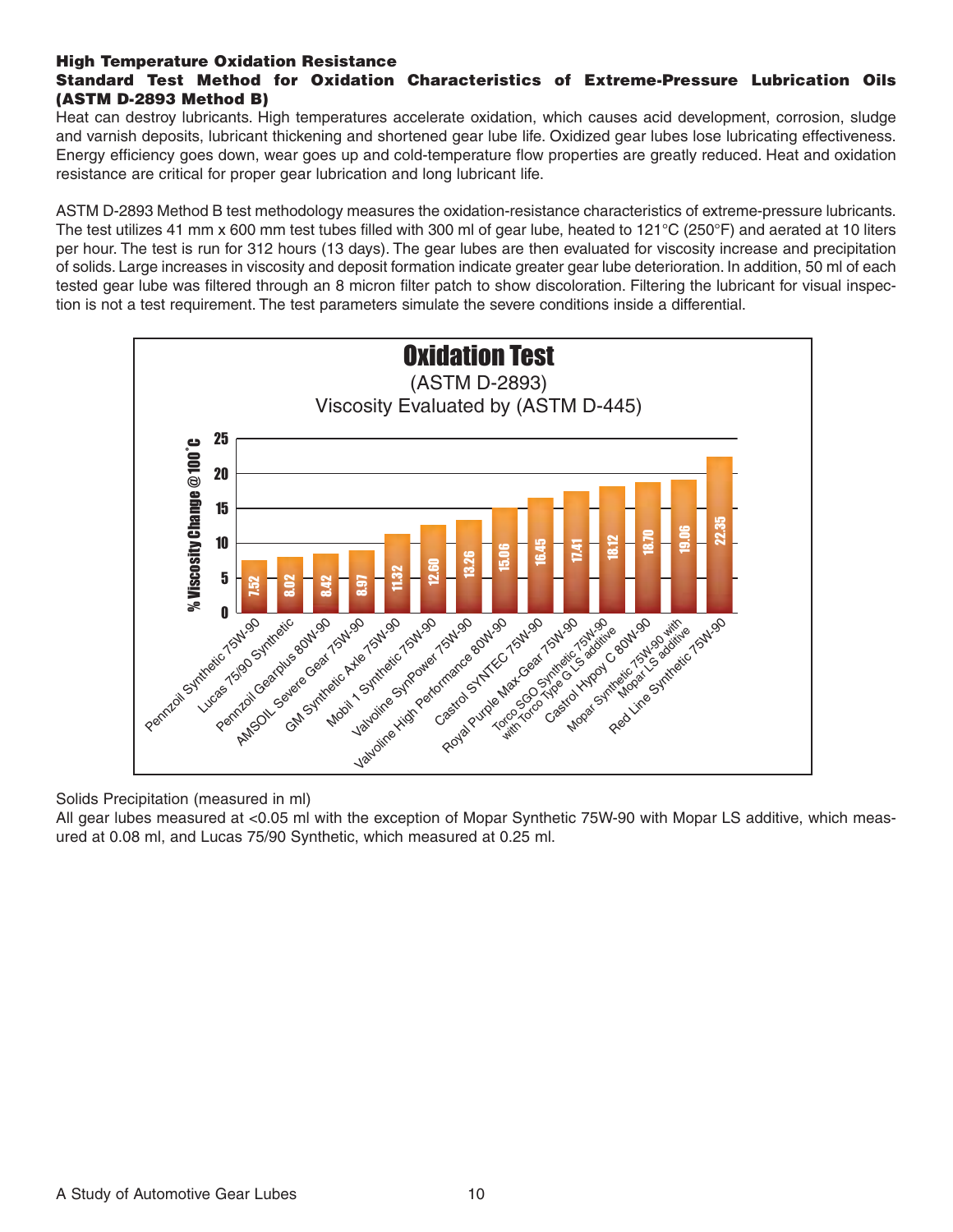## **Filter Patch Results**



**AMSOIL Severe Gear 75W-90**



**Castrol SYNTEC 75W-90**



**Pennzoil Synthetic 75W-90**



**Valvoline SynPower 75W-90**



**GM Synthetic Axle 75W-90**



**Castrol Hypoy C 80W-90**



**Mobil 1 Synthetic 75W-90**



**Valvoline High Performance 80W-90**



**Red Line Synthetic 75W-90**



**Torco SGO Synthetic 75W-90 with Torco Typs G LS Additive**



**Pennzoil Gearplus 80W-90**



**Royal Purple Max-Gear 75W-90**



**Mopar Synthetic 75W-90 with Mopar LS Additive**



**Lucas 75/90 Synthetic**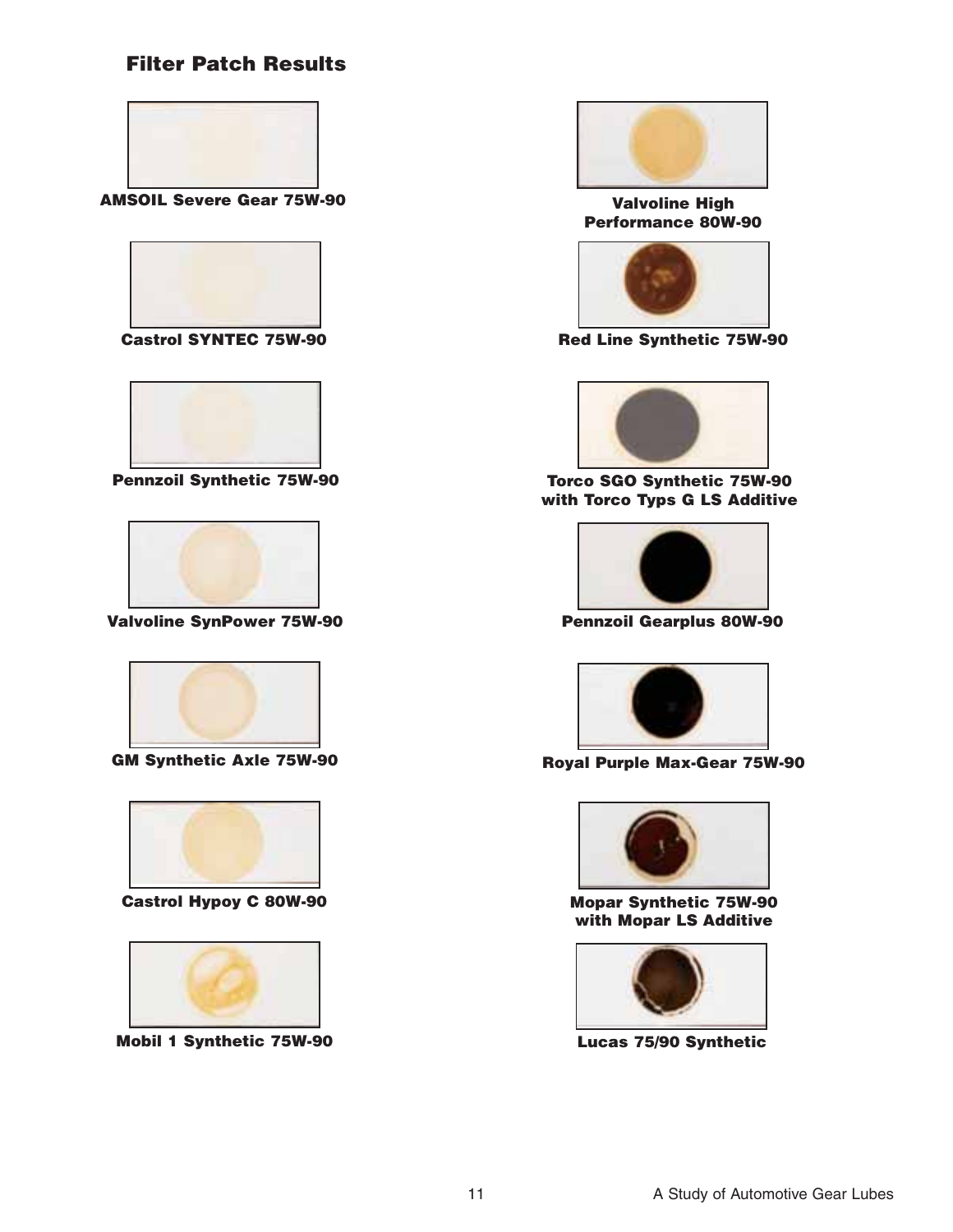Pennzoil Synthetic 75W-90 and AMSOIL Severe Gear 75W-90 had the best overall performance in both categories, indicating high resistance to oxidation and extended lubricant life. Pennzoil Synthetic 75W-90 showed the lowest viscosity increase, and AMSOIL Severe Gear had the cleanest high-temperature deposit properties. While petroleum-based Pennzoil Gearplus 80W-90 and Lucas 75/90 Synthetic showed limited viscosity increase, they both left significant deposits on the filter patches. Castrol SYNTEC 75W-90 thickened by 16.45%, yet had clean performance.

#### **Wear Reduction**

In automotive differentials the ring and pinion are spiral-cut, hypoid gears. They slide more on each other than other types of gears. Although spiral-cut gears allow for quieter operation, under load their extreme sliding action can wipe the lubricant film from between the gears. High levels of extreme-pressure additives are used to protect these gears when the lubricant film is wiped away or ruptured.



#### **Ring and Pinion Hypoid Gears**

Many different tests are used to measure the extreme-pressure and anti-wear performance of lubricants. Three ASTM laboratory tests were selected that operate under different extreme-pressure and anti-wear conditions. These tests include the 4-Ball Extreme Pressure Test, the Falex Pin and V-Block Test and the 4-Ball Wear Test. Good performance in all of the tests indicates good anti-wear and extreme-pressure protection.

#### **Extreme-Pressure (EP) Property Measurements (4-Ball EP Test ASTM D-2783)**

The 4-Ball Extreme-Pressure Test evaluates extreme-pressure properties and high-load, anti-wear protection properties. High reported values indicate the gear lube provides better protection against wear and galling when the lubricant film is ruptured under heavy loads. Towing, hauling, racing and high-horsepower/torque applications are examples of severe service where the lubricant film is commonly ruptured and metal-to-metal contact occurs.

The 4-Ball EP Test is operated with one steel ball under load rotating at 1760 rpm against three steel balls submerged in oil and held stationary in a cradle. The temperature of the gear lube is brought to 18.33 to 35.0°C (65 to 95°F). Weld point and load-wear index are determined from a series of 4-Ball EP Test runs.

#### **Weld Point**

A series of tests with increasing loads, measured in kilograms (kg) are performed until the fourth loaded ball seizes (welds) to the three stationary balls. The weld point is the lowest (first) extreme-pressure point which exceeds the lubricant's loadcarrying ability. It is a good indicator of a lubricant's extreme-pressure properties. Gear lubes with weld points of 400kg indicate better EP properties than those with weld points of 315kg.

#### **Example of welded test balls**

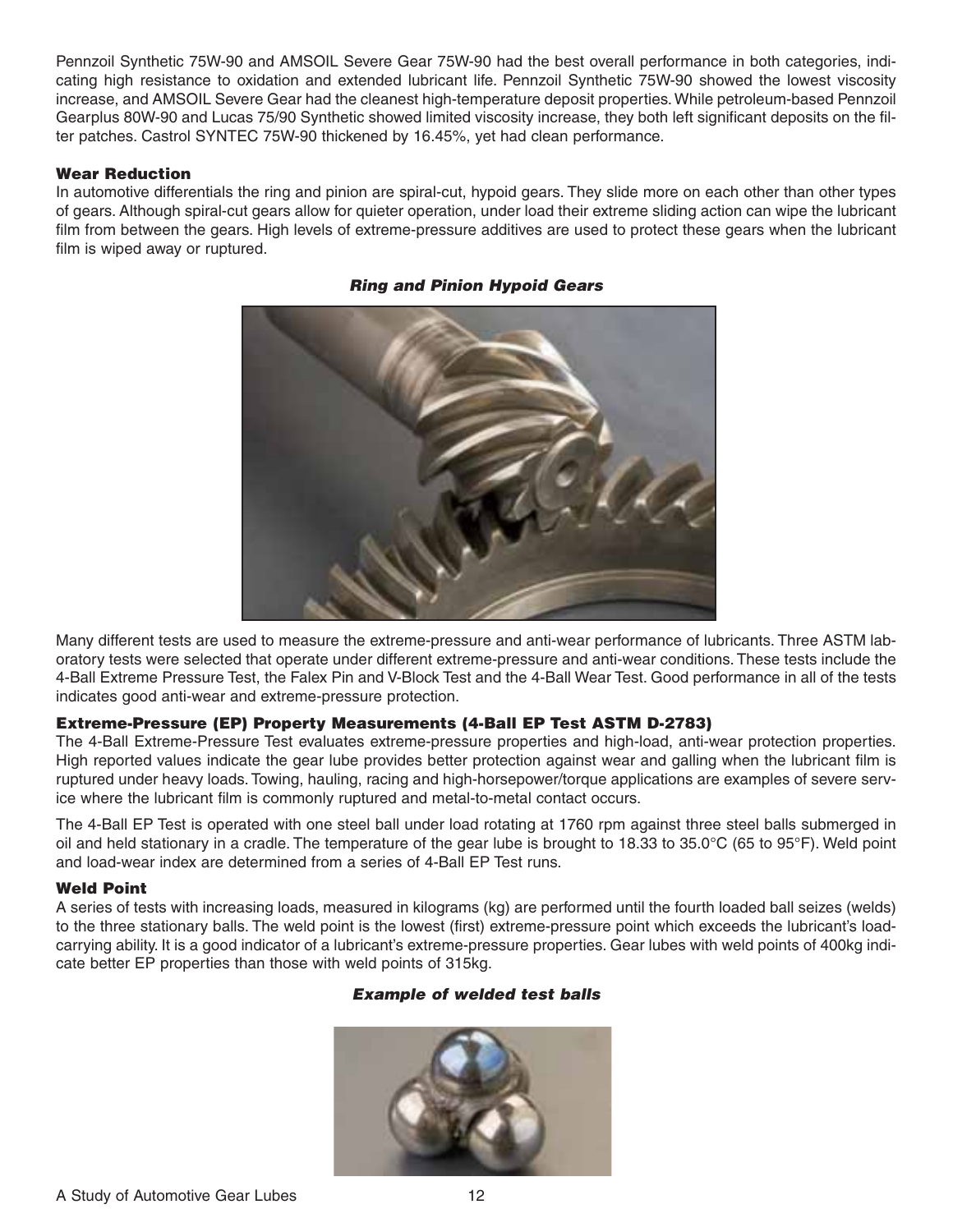

#### **Load-Wear Index**

The load-wear index (LWI) represents the ability of the lubricant to minimize wear at applied loads. The LWI is determined by conducting ten 10-second tests below a lubricant's weld point. The LWI is the average of the loads determined by those tests. Gear lubes with high test values indicate good anti-wear properties under heavy loads.



It should be noted that good performance in one test does not necessarily mean good performance in both tests. An example of mixed performance is Lucas 75/90 Synthetic, which had a high load-wear index value but a low score in the weld parameter. Pennzoil Synthetic 75W-90 had low scores in both test parameters.

#### **Extreme-Pressure Property Measurements Falex Pin and V-Block One Minute Step Test (ASTM D-3233B)**

The Falex Extreme Pressure Test differentiates between lubricants having low, medium and high levels of extreme-pressure properties by measuring their load-carrying capacities. The Falex Test consists of a steel pin that rotates at 290 rpm against two stationary V-blocks in 250-lb. increments. Each 250-lb. increment is applied for 60 seconds and failure is recorded when either the pin seizes to the V-blocks or the wear between the pin and V-blocks is so rapid that the loading gear cannot keep the applied load constant.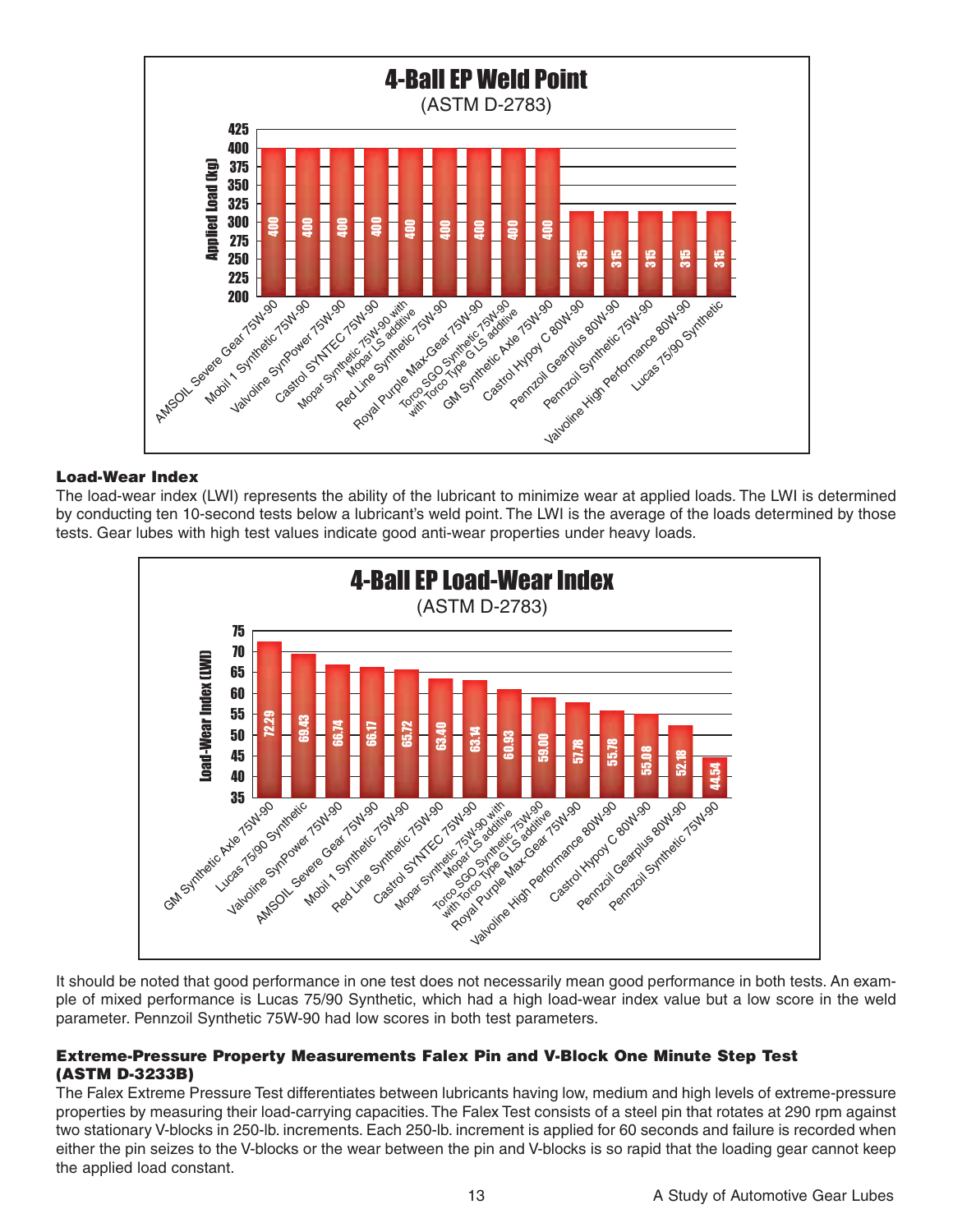



High numerical values represent better extreme-pressure properties. Six of the gear lubes scored 2500 lbf (pounds force) or greater, indicating a higher level of protection compared to the remaining eight lubricants. When looking at the combined Falex Test results and 4-Ball EP Test results, it is noted that all three petroleum SAE 80W-90 gear lubes consistently scored lower than most of the other oils. When evaluating the top six gear lubes in the Falex Test, only AMSOIL, Red Line and Mobil placed in the top six in both categories of the 4-Ball EP Test, ahead of GM, Lucas and Valvoline which had good 4-ball EP load-wear index scores.

#### **Wear Preventative Characteristics of Lubricants (4-Ball Wear Test ASTM D-4172)**

This test evaluates the anti-wear properties of fluid lubricants in sliding contact and under lighter loads than those used in the 4-Ball EP Test. It is conducted using the 4-Ball Anti-Wear Test procedure and measurements, which are different than the 4-Ball EP Test procedure. The standard test parameters of the 4-Ball Wear Test are 75°C (167°F), 40kg load, 1200 rpm for 1 hour. The wear scar diameter of the three stationary balls is measured and the average is reported as the wear scar in mm.



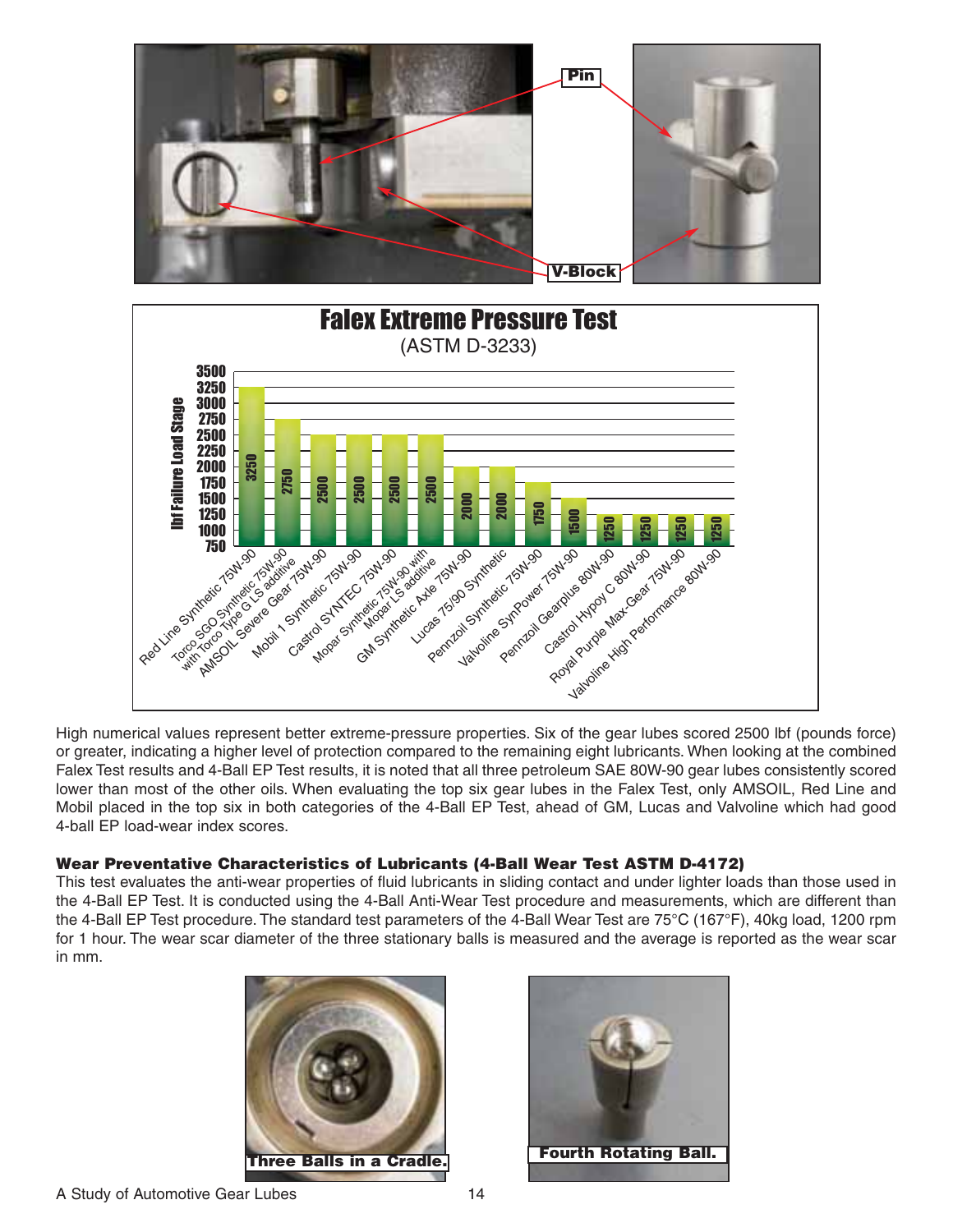

The anti-wear 4-Ball Test results were much closer than in the higher-loaded tests. Note: Although in some cases the test results are negligible between oils, results were taken as recorded for scoring purposes. There are, however, some interesting observations when comparing the data to the other extreme-pressure and anti-wear testing. Pennzoil Synthetic 75W-90 scored worst in the 4-Ball EP LWI, yet scored best in the 4-Ball Wear Test. And out of all the extreme-pressure and anti-wear testing, AMSOIL Severe Gear consistently scored in the top four in all categories, which indicates that the AMSOIL lubricant offers superior protection under widely varying operating conditions. Examples of wear scars from one of the three stationary balls from 4-ball wear testing performed on AMSOIL Severe Gear 75W-90 and Lucas 75/90 synthetic gear lubes are shown below.



**AMSOIL Severe Gear 75W-90 Lucas 75/90 Synthetic**



#### **Foam Resistance**

During differential operation, gears and bearings turn at high speeds which churn the lubricant. When air is introduced, foaming can occur. While gear lube is considered incompressible, air is compressible and when bubbles pass between loaded areas, the bubbles collapse and metal-to-metal contact occurs, causing wear. Foam can also increase friction and act as an insulator, which increases heat and oxidation. Good foam control is important in gear lubricants. In most cases, anti-foam additives are needed. The API has established maximum foam limits for GL-5 gear lubricants.

#### **Foaming Tendencies (ASTM D-892)**

This test measures the foaming characteristics of lubricating oils. It consists of a 1,000-ml graduated cylinder fitted with an air diffuser in the bottom. The cylinder is filled with 190 ml of gear lube and heated to 24°C (75°F) (Sequence I).The air passing through the diffuser is adjusted to 94ml/min and percolates up through the test lubricant. The test is run for five minutes and the air is shut off. Any foam that forms on the surface of the lubricant is then measured. After 10 minutes of settling time, foam levels are measured again. The procedure is repeated for Sequence II with 180 ml of lubricant at 93.5°C (200 $\degree$ F), then back down to 24 $\degree$ C (75 $\degree$ F) and 190 ml of lubricant for Sequence III. The test results are reported as x/x for each of the three sequences; the first number indicates foam immediately after the test, and the second number indicates foam after settling. In addition to testing fresh gear lubes, testing was done on the "aged" gear lubes after oxidation testing.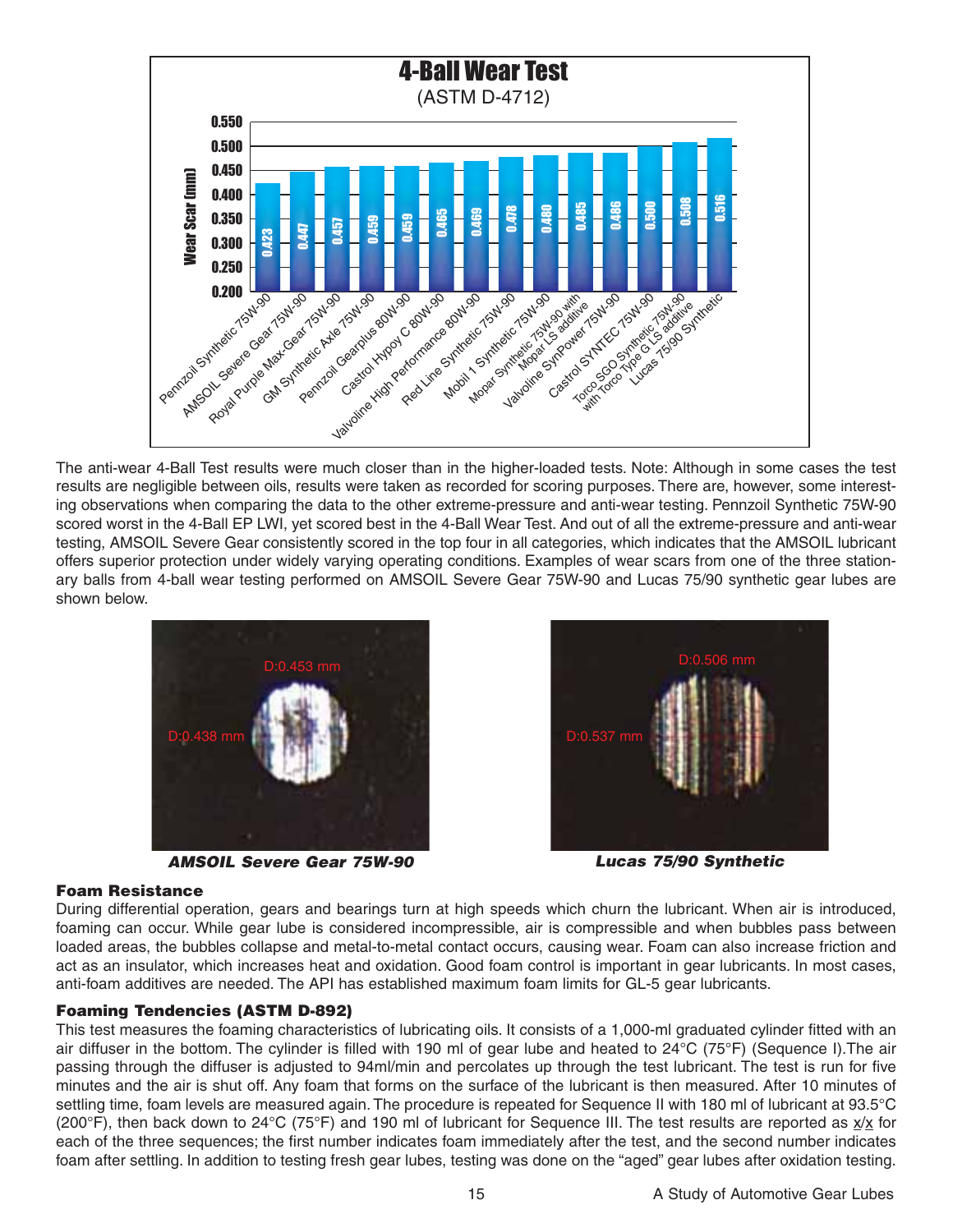Oxidation can change a lubricant's properties and negatively impact foam performance. Note that API GL-5 does not require a foam test on aged, oxidized oils. This was done strictly to simulate in-service operation.

The API GL-5 specification has established a maximum limit of 20/0 in Sequence I, 50/0 in Sequence II and 20/0 in Sequence III.

Gear lubes failing the GL-5 requirements are marked in red under the New Oil heading. Gear lubes in the right column report foam results on the aged, oxidized oils. GM Synthetic 75W-90 passed the API GL-5 requirement but generated significant amounts of foam after oxidation. Pennzoil Synthetic 75W-90 and Lucas 75/90 Synthetic, on the other hand, failed the initial API GL-5 requirement but passed after oxidation testing.



| <b>Foam Tendency</b>              |        |                |          |             |                                          |              |          |             |  |  |  |  |  |
|-----------------------------------|--------|----------------|----------|-------------|------------------------------------------|--------------|----------|-------------|--|--|--|--|--|
|                                   |        | <b>New Oil</b> |          |             | <b>Aged after Heat Oxidation Testing</b> |              |          |             |  |  |  |  |  |
|                                   | Seq. I | Seq. II        | Seq. III |             | Sea. I                                   | $Seq.$ $\Pi$ | Seq. III |             |  |  |  |  |  |
| <b>AMSOIL Severe Gear 75W-90</b>  | 0/0    | 0/0            | 0/0      | <b>PASS</b> | 0/0                                      | 25/0         | 0/0      | <b>PASS</b> |  |  |  |  |  |
| Castrol Hypoy C 80W-90            | 0/0    | 0/0            | 0/0      | <b>PASS</b> | 0/0                                      | 0/0          | 0/0      | <b>PASS</b> |  |  |  |  |  |
| Valvoline High Performance 80W-90 | 0/0    | 0/0            | 0/0      | <b>PASS</b> | 0/0                                      | 0/0          | 0/0      | <b>PASS</b> |  |  |  |  |  |
| Mobil 1 Synthetic 75W-90          | 0/0    | 10/0           | 0/0      | <b>PASS</b> | 10/0                                     | 45/0         | 10/0     | <b>PASS</b> |  |  |  |  |  |
| Royal Purple Max-Gear 75W-90      | 0/0    | 25/0           | 0/0      | <b>PASS</b> | 0/0                                      | 0/0          | 0/0      | <b>PASS</b> |  |  |  |  |  |
| GM Synthetic Axle 75W-90          | 0/0    | 40/0           | 0/0      | <b>PASS</b> | 575/15                                   | 290/0        | 410/0    | <b>FAIL</b> |  |  |  |  |  |
| Pennzoil Synthetic 75W-90         | 50/0   | 25/0           | 35/0     | <b>FAIL</b> | 0/0                                      | 35/0         | 15/0     | <b>PASS</b> |  |  |  |  |  |
| Mopar Synthetic 75W-90 with       |        |                |          |             |                                          |              |          |             |  |  |  |  |  |
| Mopar LS additive                 | 30/0   | 120/0          | 10/0     | <b>FAIL</b> | 445/0                                    | 25/0         | 400/0    | <b>FAIL</b> |  |  |  |  |  |
| Red Line Synthetic 75W-90         | 0/0    | 155/0          | 0/0      | <b>FAIL</b> | 225/0                                    | 0/0          | 145/0    | <b>FAIL</b> |  |  |  |  |  |
| Castrol SYNTEC 75W-90             | 0/0    | 200/0          | 0/0      | <b>FAIL</b> | 295/0                                    | 200/0        | 240/0    | <b>FAIL</b> |  |  |  |  |  |
| Pennzoil Gearplus 80W-90          | 0/0    | 230/0          | 0/0      | <b>FAIL</b> | 0/0                                      | 375/0        | 0/0      | <b>FAIL</b> |  |  |  |  |  |
| Torco SGO Synthetic 75W-90 with   |        |                |          |             |                                          |              |          |             |  |  |  |  |  |
| Torco Type G LS additive          | 25/0   | 230/0          | 20/0     | <b>FAIL</b> | 540/0                                    | 280/0        | 370/0    | <b>FAIL</b> |  |  |  |  |  |
| Lucas 75/90 Synthetic             | 125/0  | 50/0           | 30/0     | <b>FAIL</b> | 0/0                                      | 20/0         | 10/0     | <b>PASS</b> |  |  |  |  |  |
| Valvoline SynPower 75W-90         | 125/0  | 20/0           | 130/0    | <b>FAIL</b> | 30/0                                     | 10/0         | 30/0     | <b>FAIL</b> |  |  |  |  |  |

## **Copper Corrosion Resistance**

Extreme-pressure additives in gear lubricants become more chemically active when subjected to heat. Copper and brass are soft metals and are subject to attack from acids, sulfur compounds and other chemicals in gear lubricants. When corrosion attacks these components it can be seen as a discoloration and occasionally forms buildup on the surface of the component. Acidic corrosion results in wear, which can lead to component failure.

#### **Copper Corrosion (ASTM D-130)**

The standard Copper Corrosion Test is designed to assess the corrosive characteristics of lubricants. In this test a polished copper strip is immersed in a test tube with a given quantity of sample fluid. The entire test tube is then immersed into a bath which is heated to either 100°C (212°F) or 121°C (250°F) for three hours. The hotter temperature is more severe. The copper strip is then removed, washed and evaluated according to ASTM Copper Strip Corrosion Standards (shown below). Corrosion is evident from discoloration. The test results are reported in a range from 1a to 4c.

API GL-5, MT-1 and MIL-PRF-2105E all require the hotter 121°C (250°F) test temperature. However, API MT-1 and MIL-PRF-2105E have a tighter specification limit for a pass, requiring 2a as opposed to 3a for GL-5.

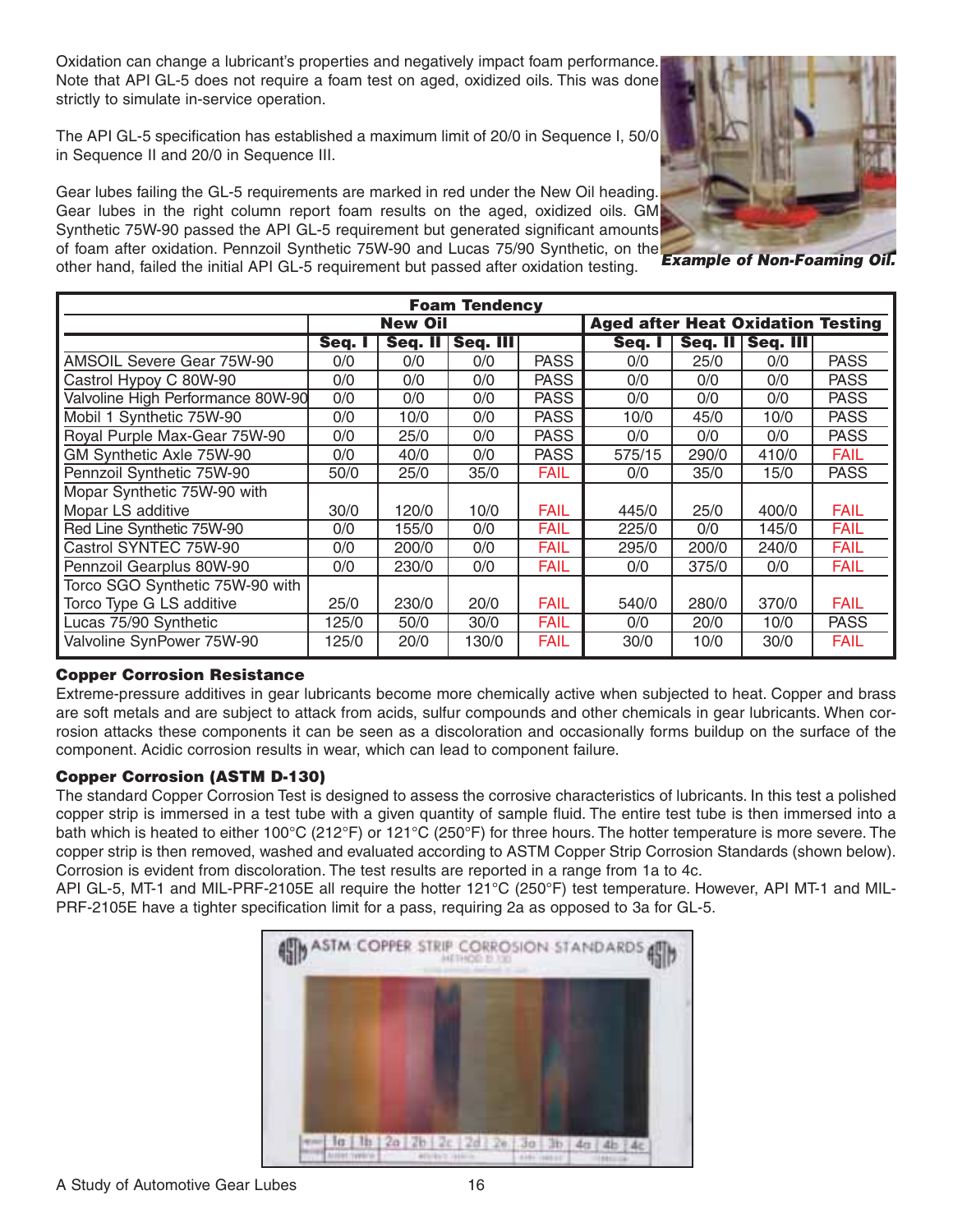| <b>ASTM D-130 Copper Corrosion Classifications, Limits and Results</b> |                                 |                                                                |    |                         |  |              |  |                               |                |                                             |                  |    |
|------------------------------------------------------------------------|---------------------------------|----------------------------------------------------------------|----|-------------------------|--|--------------|--|-------------------------------|----------------|---------------------------------------------|------------------|----|
|                                                                        |                                 | <b>API MT-1&amp; MIL-PRF-2105E</b><br>(2a max @ 121 °C, 3 hrs) |    |                         |  |              |  |                               |                | API GL-5<br><b>(3a max @ 121 °C, 3 hrs)</b> |                  |    |
|                                                                        | <b>Slight</b><br><b>Tarnish</b> |                                                                |    | <b>Moderate Tarnish</b> |  |              |  | <b>Dark</b><br><b>Tarnish</b> |                |                                             | <b>Corrosion</b> |    |
| <b>Classification</b>                                                  | 1a                              | 1 <sub>b</sub>                                                 | 2a | 2b                      |  | $2c$ 2d $2e$ |  | 3a                            | 3 <sub>b</sub> | 4a                                          | 4 <sub>b</sub>   | 4c |
| <b>AMSOIL Severe Gear 75W-90</b>                                       |                                 | Pass                                                           |    |                         |  |              |  |                               |                |                                             |                  |    |
| Mobil 1 Synthetic 75W-90                                               |                                 | <b>Pass</b>                                                    |    |                         |  |              |  |                               |                |                                             |                  |    |
| Red Line Synthetic 5W-90                                               |                                 | <b>Pass</b>                                                    |    |                         |  |              |  |                               |                |                                             |                  |    |
| GM Synthetic Axle 75W-90                                               |                                 | <b>Pass</b>                                                    |    |                         |  |              |  |                               |                |                                             |                  |    |
| Torco SGO Synthetic 75W-90 with                                        |                                 |                                                                |    |                         |  |              |  |                               |                |                                             |                  |    |
| Torco Type G LS additive                                               |                                 | <b>Pass</b>                                                    |    |                         |  |              |  |                               |                |                                             |                  |    |
| Pennzoil Gearplus 80W-90                                               |                                 | <b>Pass</b>                                                    |    |                         |  |              |  |                               |                |                                             |                  |    |
| Pennzoil Synthetic 75W-90                                              |                                 | <b>Pass</b>                                                    |    |                         |  |              |  |                               |                |                                             |                  |    |
| Castrol Hypoy C 80W-90                                                 |                                 | <b>Pass</b>                                                    |    |                         |  |              |  |                               |                |                                             |                  |    |
| Castrol SYNTEC 75W-90                                                  |                                 | <b>Pass</b>                                                    |    |                         |  |              |  |                               |                |                                             |                  |    |
| Valvoline High Performance 80W-90                                      |                                 | <b>Pass</b>                                                    |    |                         |  |              |  |                               |                |                                             |                  |    |
| Valvoline SynPower 75W-90                                              |                                 | <b>Pass</b>                                                    |    |                         |  |              |  |                               |                |                                             |                  |    |
| Mopar Synthetic 75W-90 with                                            |                                 |                                                                |    |                         |  |              |  |                               |                |                                             |                  |    |
| Mopar LS additive                                                      |                                 |                                                                |    |                         |  |              |  |                               |                | Fail                                        |                  |    |
| Royal Purple Max-Gear 75W-90                                           |                                 |                                                                |    |                         |  |              |  |                               |                | Fail                                        |                  |    |
| Lucas 75/90 Synthetic                                                  |                                 |                                                                |    |                         |  |              |  |                               |                |                                             | Fail             |    |



**Severe Gear 75W-90 (1b)**



**Mobil 1 Synthetic 75W-90 (1b)**



**Synthetic 75W-90 (1b) Axle 75W-90 GM Synthetic (1b)**







**Pennzoil Gearplus 80W-90 (1b)**

**Pennzoil Synthetic 75W-90 (1b)**



**Castrol Hypoy C 80W-90 (1b)**



**75W-90 (1b)**

**Valvoline High 80W-90 (1b)**



**Performance 75W-90 (1b) Valvoline SynPower**



**Synthetic 75W-90 with Torco Type G LS Additive (1b)**

**Mopar 75W-90 with Mopar LS Additive (4a)**



**Max-Gear 75W-90 (4a)**



**Lucas 75/90 Synthetic (4b)**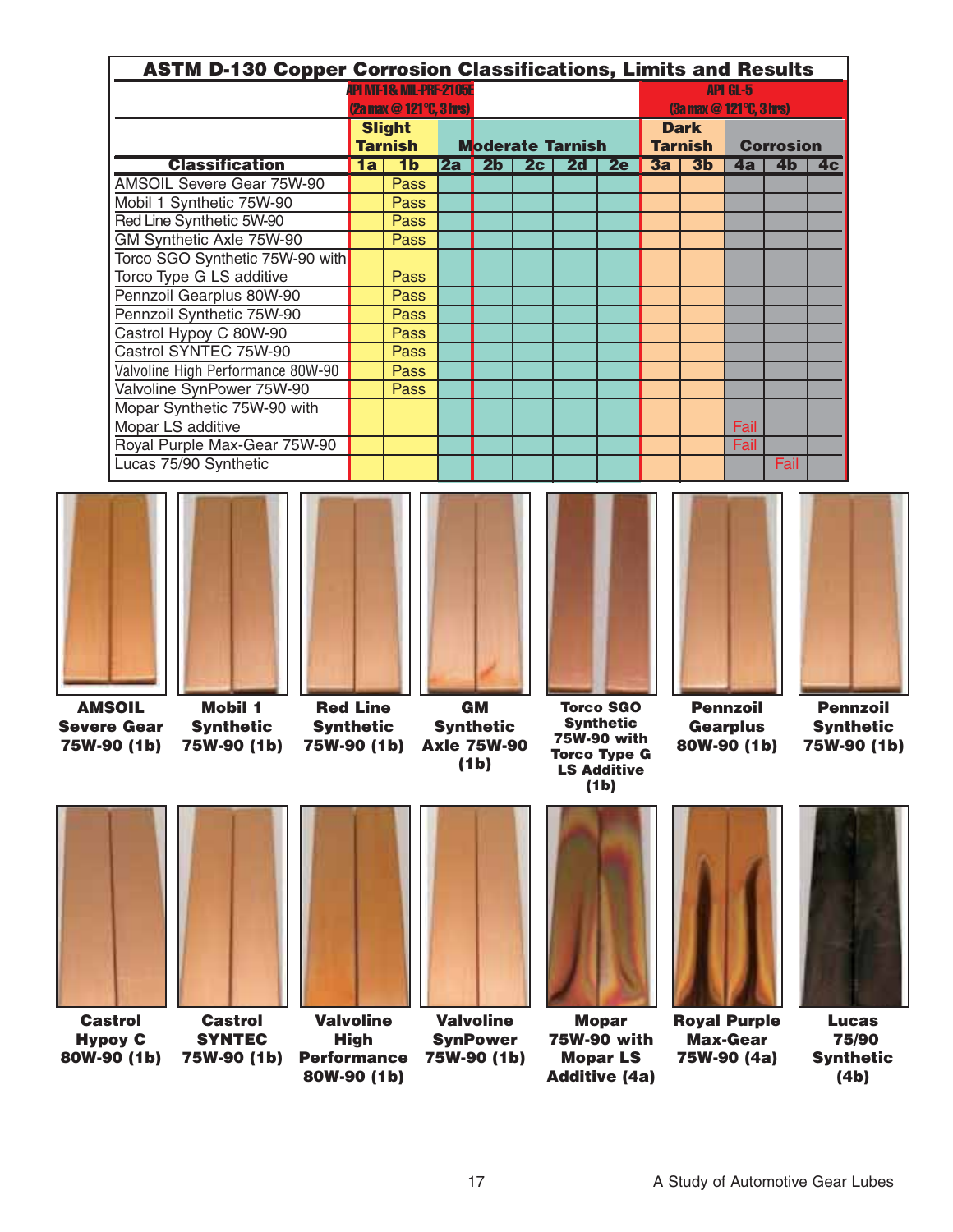To determine test results, a technician rates the components by comparing them to the copper corrosion standard. Mopar 75W-90 and Royal Purple Max-Gear 75W-90 each displayed black streaks and received 4a ratings. Lucas 75/90 Synthetic was clearly corroded and was given a 4b rating.

#### **Pricing**

The price of a product is most often a consumer's first concern when selecting a gear lube. Price, however, does not reflect the actual cost of a product. Less expensive oils may save money initially, but may cost more in the end if the products compromise performance or require more frequent oil changes. Ford, for example, requires petroleum gear lubes to be changed every 3,000 miles under severe service but waives that requirement for synthetic gear lubes, extending the service life.<sup>6</sup> In this study, the three lower-priced petroleum SAE 80W-90 gear lubes had consistently lower test scores in the 4-Ball EP and Falex Tests. Generally, lower performance is associated with lower price. There are, however, exceptions. Lucas 75/90 Synthetic and Royal Purple Max-Gear Synthetic 75W-90 demonstrated that price is not necessarily consistent with performance.

The benefits provided by a well-engineered, although higher-priced gear lube, can easily offset that higher price. Paying a little more for a quality lube that delivers the right performance is a low-cost investment to protect high-priced equipment. In this study, the pricing was obtained by purchasing a 12-quart case of each product from the manufacturers or distributors and calculating the cost per quart.

| <b>Price Comparison</b>                                  |                    |
|----------------------------------------------------------|--------------------|
| <b>Product</b>                                           | <b>Quart Price</b> |
| Valvoline High Performance 80W-90                        | \$3.99             |
| Pennzoil Gearplus 80W-90                                 | \$4.99             |
| Castrol Hypoy C 80W-90                                   | \$5.99             |
| Mobil 1 Synthetic 75W-90                                 | \$7.99             |
| Castrol SYNTEC 75W-90                                    | \$8.99             |
| Lucas 75/90 Synthetic                                    | \$8.99             |
| Valvoline SynPower 75W-90                                | \$10.49            |
| Pennzoil Synthetic 75W-90                                | \$10.99            |
| AMSOIL Severe Gear 75W-90                                | \$11.75            |
| Red Line Synthetic75W-90                                 | \$11.95            |
| Royal Purple Max-Gear 75W-90                             | \$13.95            |
| Torco SGO Synthetic 75W-90 with Torco Type G LS additive | \$17.04            |
| Mopar Synthetic 75W-90 with Mopar LS additive            | \$20.94            |
| GM Synthetic Axle 75W-90                                 | \$28.11            |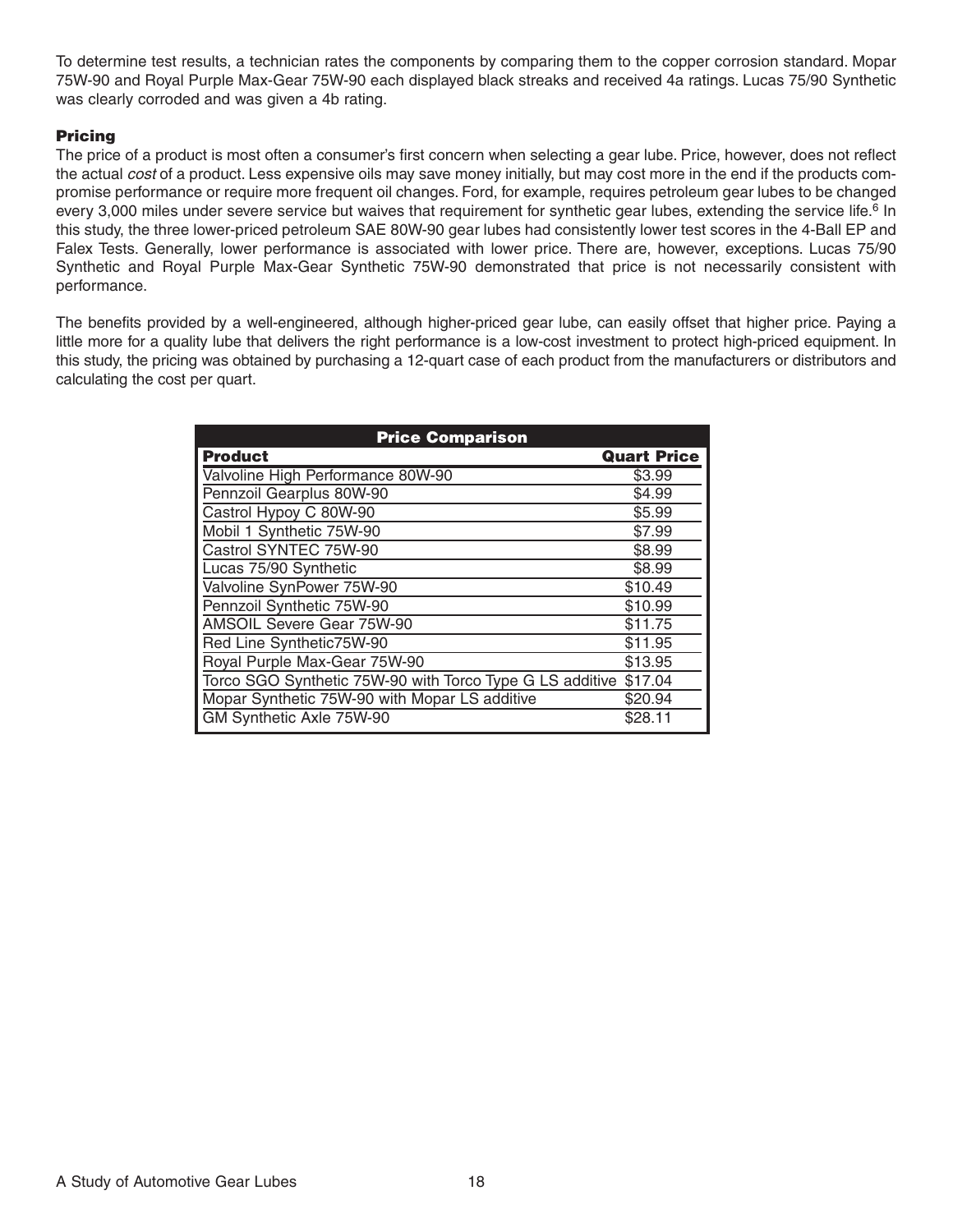#### **Scoring and Summary of Results**

Each gear lubricant was assigned a score for each test result. The gear lube with the best test result was assigned a 1. The gear lube with the second best result was assigned a 2, and so on. If two or more oils tied, the next best score was ranked according to the number of oils preceding it. In pass/fail testing, passing gear lubes were given scores of 1. Failing gear lubes were given scores dependent on the number of gear lubes that passed. For example, of the 14 gear lubes tested, 12 passed the Channel Point Test and received scores of 1. With 12 gear lubes passing, the two failing gear lubes received scores of 13. In the Solids Precipitation evaluation, differentiation was immeasable in the 12 gear lubes with values of .05 ml. Differentiation was measurable in those gear lubes that scored greater than .05 ml, and they received scores of 13 and 14 respectively. Note that the results of each test have not been weighted to suggest the degree of significance it represents. The degree of significance is left to the consumer to decide. The results in all categories were added to produce an overall total for each gear lube. The gear lube with the lowest total demonstrated the best overall performance. Red scores did not meet either API GL-5 performance requirements or SAE J306 viscosity requirements.

The filter patch results from the oxidation test were not considered in the final evaluation because the measurement was visual and not quantified.

|                                                         | AMSOIL Severe Gear 75W-90 | Mobil 1 Synthetic 75W-90 | GM Synthetic Axle 75W-90 | Castrol SYNTEC 75W-90 | Red Line Synthetic 75W-90 | Pennzoil Synthetic 75W-90 | Valvoline SynPower 75W-90 | Castrol Hypoy C 80W-90 | LS Additive<br>Torco SGO Synthetic 75W-90 with Torco Type G | 06-M08<br>Performance<br>Valvoline High | 06-M08<br>Gearplus<br><b>Pennzoil</b> | Royal Purple Max-Gear 75W-90 | Mopar Synthetic 75W-90 with Mopar LS additive | Lucas 75/90 Synthetic |
|---------------------------------------------------------|---------------------------|--------------------------|--------------------------|-----------------------|---------------------------|---------------------------|---------------------------|------------------------|-------------------------------------------------------------|-----------------------------------------|---------------------------------------|------------------------------|-----------------------------------------------|-----------------------|
| <b>Oxidation Test</b>                                   | $\overline{4}$            | 6                        | 5                        | 9                     | 14                        | 1                         | $\overline{7}$            | 12                     | 11                                                          | 8                                       |                                       | 10                           | 13                                            | $\sqrt{2}$            |
| Percent Viscosity Increase<br>Solids Precipitation (ml) | $\overline{1}$            | $\overline{1}$           | $\overline{1}$           | $\overline{1}$        | $\overline{\mathbf{1}}$   | 1                         | $\overline{1}$            | $\overline{1}$         | 1                                                           | $\overline{1}$                          | 3<br>$\overline{1}$                   | 1                            | $\overline{13}$                               | $\overline{14}$       |
| <b>Brookfield Viscosity</b>                             | $\overline{2}$            | $\overline{4}$           | $\overline{5}$           | $\overline{8}$        | $\overline{9}$            | $\overline{\overline{3}}$ | $\overline{7}$            | $\overline{13}$        | 1                                                           | $\overline{14}$                         | $\overline{11}$                       | 10                           | $\overline{6}$                                | $\overline{12}$       |
| Pour Point                                              | $\overline{2}$            | $\overline{8}$           | $\overline{2}$           | $\overline{1}$        | $\overline{6}$            | $\overline{9}$            | $\overline{7}$            | $\overline{14}$        | $\overline{2}$                                              | $\overline{13}$                         | $\overline{12}$                       | 10                           | $\overline{2}$                                | $\overline{11}$       |
| <b>Channel Point</b>                                    | $\overline{1}$            | $\overline{1}$           | $\overline{1}$           | $\overline{1}$        | $\overline{1}$            | 1                         | $\overline{1}$            | $\overline{1}$         | $\overline{1}$                                              | $\overline{13}$                         | 1                                     | $\mathbf{1}$                 | $\overline{1}$                                | 13                    |
| <b>SAE J306 Inititial Viscosity</b>                     | $\mathbf{1}$              | 1                        | $\overline{1}$           | $\overline{1}$        | $\overline{1}$            | 1                         | $\mathbf{1}$              | $\mathbf{1}$           | $\mathbf{1}$                                                | 1                                       | 1                                     | $\overline{13}$              | $\mathbf{1}$                                  | $\overline{14}$       |
| Viscosity After KRL Shear Test                          | $\overline{1}$            | $\overline{9}$           | $\overline{12}$          | $\overline{1}$        | $\overline{1}$            | $\overline{8}$            | $\overline{1}$            | $\overline{1}$         | $\overline{14}$                                             | 1                                       | 10                                    | 13                           | $\overline{11}$                               | $\overline{1}$        |
| <b>%Viscosity Decrease from Shear Test</b>              | $\overline{2}$            | 5                        | $\overline{11}$          | $\overline{7}$        | $\overline{3}$            | 10                        | 9                         | $\overline{1}$         | $\overline{13}$                                             | 3                                       | 6                                     | $\overline{14}$              | 8                                             | $\overline{12}$       |
| 4-Ball EP Weld Point                                    | $\mathbf{1}$              | $\mathbf{1}$             | 1                        | $\overline{1}$        | $\overline{1}$            | $\overline{10}$           | $\mathbf{1}$              | $\overline{10}$        | $\mathbf{1}$                                                | $\overline{10}$                         | $\overline{10}$                       | $\mathbf{1}$                 | $\mathbf{1}$                                  | 10                    |
| 4-Ball EP Load-Wear Index                               | $\overline{4}$            | $\overline{5}$           | $\overline{1}$           | $\overline{7}$        | $\overline{6}$            | $\overline{14}$           | $\overline{3}$            | $\overline{12}$        | $\overline{9}$                                              | $\overline{11}$                         | $\overline{13}$                       | $\overline{10}$              | $\overline{8}$                                | $\overline{2}$        |
| <b>Falex Extreme Pressure Test</b>                      | $\overline{3}$            | $\overline{3}$           | $\overline{7}$           | $\overline{3}$        | $\overline{1}$            | $\overline{9}$            | $\overline{10}$           | $\overline{11}$        | $\overline{2}$                                              | $\overline{11}$                         | $\overline{11}$                       | $\overline{11}$              | $\overline{3}$                                | $\overline{7}$        |
| 4-Ball Wear Test                                        | $\overline{2}$            | $\overline{9}$           | $\overline{4}$           | $\overline{12}$       | $\overline{8}$            | $\overline{1}$            | $\overline{11}$           | $\overline{6}$         | $\overline{13}$                                             | 7                                       | 4                                     | $\overline{3}$               | $\overline{10}$                               | $\overline{14}$       |
| Foam New Oil                                            | $\overline{1}$            | $\overline{1}$           | $\overline{1}$           | $\overline{11}$       | 9                         | $\overline{7}$            | 14                        | $\overline{1}$         | 13                                                          | $\mathbf{1}$                            | 12                                    | $\overline{1}$               | $\overline{8}$                                | 10                    |
| Foam Aged Oil After Oxidation Test                      | $\overline{1}$            | $\overline{1}$           | 14                       | $\overline{11}$       | 10                        | $\overline{1}$            | $\overline{8}$            | $\overline{1}$         | 13                                                          | $\overline{1}$                          | $\overline{9}$                        | $\mathbf{1}$                 | $\overline{12}$                               | $\overline{1}$        |
| <b>Viscosity Index</b>                                  | $\overline{2}$            | $\overline{11}$          | $\overline{5}$           | 7                     | $\overline{5}$            | 7                         | 10                        | $\overline{14}$        | 1                                                           | $\overline{13}$                         | $\overline{12}$                       | $\overline{4}$               | $\overline{7}$                                | $\overline{2}$        |
| Copper Corrosion                                        | $\mathbf{1}$              | 1                        | $\mathbf{1}$             | 1                     | $\overline{1}$            | 1                         | $\mathbf{1}$              | 1                      | 1                                                           | $\mathbf{1}$                            | 1                                     | 12                           | 12                                            | 14                    |
| Price                                                   | $\overline{9}$            | $\overline{4}$           | $\overline{14}$          | $\overline{5}$        | 10                        | $\overline{8}$            | $\overline{7}$            | $\overline{3}$         | $\overline{12}$                                             | $\mathbf{1}$                            | $\overline{2}$                        | $\overline{11}$              | $\overline{13}$                               | $\overline{6}$        |
| <b>Total Score</b>                                      | $\overline{38}$           | $\overline{71}$          | 86                       | $\overline{87}$       | 87                        | $\overline{92}$           | 99                        | $\overline{103}$       | 109                                                         | 110                                     | 119                                   | 126                          | 129                                           | 145                   |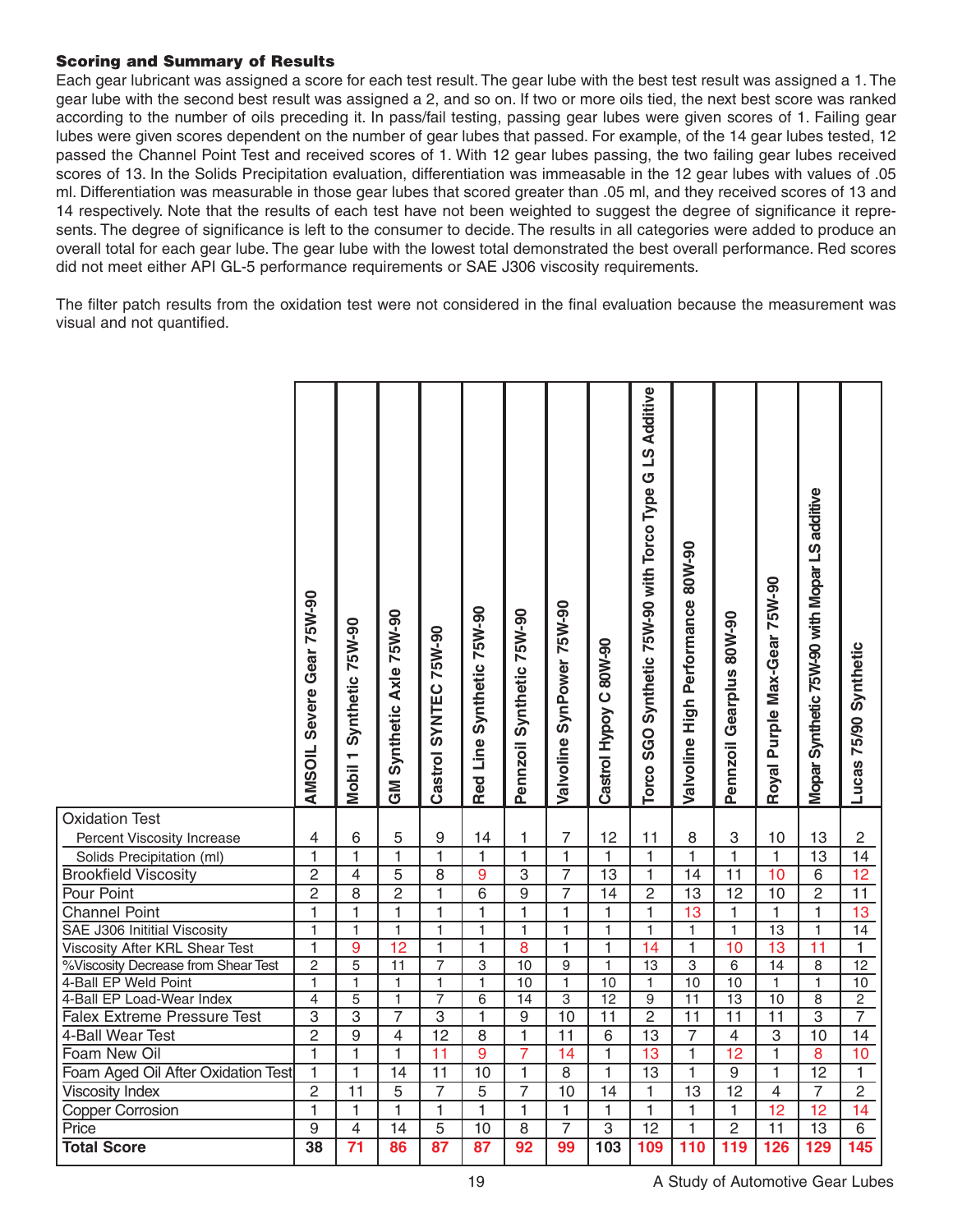#### **Conclusion**

As the testing indicates, AMSOIL Severe Gear ranked highest among all gear lubes tested. It was the only gear lube to score a 4 or better in all performance categories.The high ranking of AMSOIL Severe Gear clearly points to a well-balanced formulation capable of delivering effective, long-lasting lubrication protection to all differential components. Most notable is the superior performance of AMSOIL Severe Gear in the critical areas of extreme-pressure protection and viscosity and oxidation stability. Based on the performance testing, the slightly higher than average price of AMSOIL Severe Gear would be offset by the cost savings achieved through reduced maintenance, longer lasting differentials and extended lubricant life.

Some gear lubes tested well in some areas but scored low marks in others. Torco SGO Synthetic scored highest in viscosity index and cold-temperature Brookfield viscosity but sheared out of grade, failing the SAE J306 requirements for SAE 75W-90 gear lubes. Mopar and Royal Purple scored well in the 4-Ball EP Weld Test, but failed the Copper Corrosion Test and GM, with a good 4-ball EP score, foamed badly after oxidation. This would indicate that too much emphasis in one area of formulation can detract from performance in others. A gear lube is only as good as its weakest link.

A well-balanced gear lube formulation, therefore, is critical for differentials in all types of vehicles, both standard and highperformance. With more horsepower, more towing capacity, higher hauling limits and changes in vehicle design, more stress than ever is placed on differential gears. High-quality lubrication is essential, and awareness is now necessary to ensure maximum differential performance and to avoid costly repairs. When purchasing gear lube the decision is left to the consumer, yet based on the facts reported in this document, AMSOIL Severe Gear is the logical choice.

Note: To further verify the findings, additional testing was performed on AMSOIL Severe Gear. The L-37 Axle Rig Test evaluates load-carrying, wear protection and extreme-pressure properties of gear lubricants. The severity of the test was increased to challenge AMSOIL Severe Gear to the absolute limits in gear lube performance. See Appendix C for test parameters and results.

- 1. Richardson, Robert; Marsic, Vera; Tarrant, Simon: "Driveline Fluids - Thermal Management Challenges and Impacts on Base Oil and Additive Technologies," National Petrochemical & Refiners Association Annual Meeting, Paper AM-05-32, March, 2005.
- 2. 2007 Trailer Life Towing Guide.
- 3. O'Conner, B.M.; Schenkenberger, C.: "The Effect of Heavy Loads on Light Duty Vehicle Axle Operating Temperature," Powertrain & Fluid Systems Conference and Exhibition, SAE Paper #2005-01-3893, October, 2005.
- 4. Tocci, Lisa: "Torque Spark." Lubes 'N' Greases, September 2007.
- 5. Mitchell Repair Information Company, LLC.
- 6. Motor Information Systems Check Chart 2007 Quick Lubrication Guide.

Additional Sources: Lubrizol website.

Lubrizol Ready Reference Manual for Lubricants and Fuels, 2005.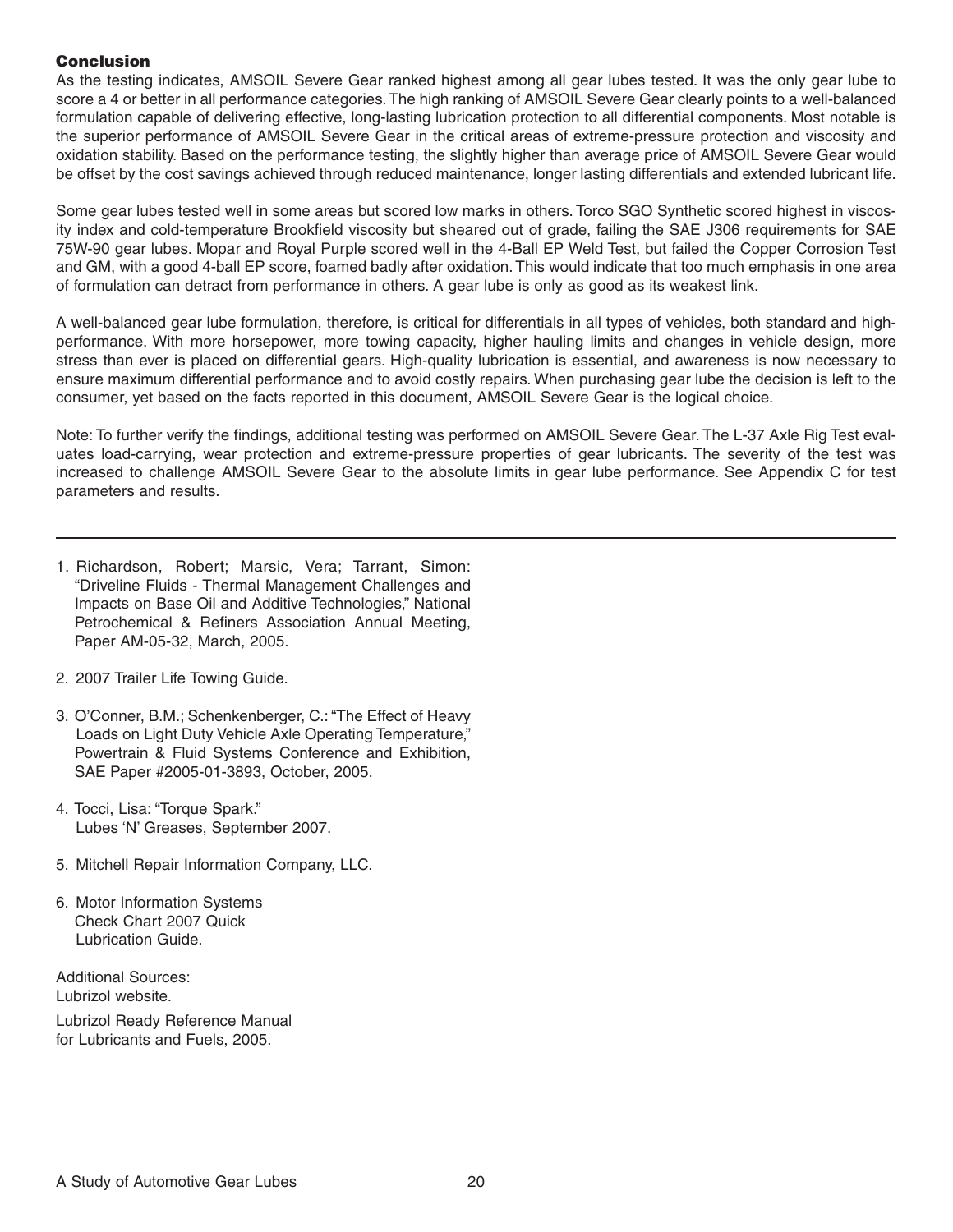## **Appendix 1**

## **Affidavit**

I hereby affirm that to the best of my knowledge all of the test results reported in the document entitled "A Study in Automotive Gear Lubes" prepared for the AMSOIL Drivetrain Division in September of 2007 are correct. I further affirm that the tests requested followed procedures approved by the American Society of Testing and Materials (ASTM), Society of Automotive Engineers (SAE) and Federal Test Method Standards that are referenced in the paper. Written documentation of test results are on file at AMSOIL INC.

Dave E. Leitten

**STATE OF COUNTY OF** 

Subscribed and sworn to before me this  $\sqrt{7}$  day of  $\Diamond$ 

[SEAL]



**NOTARY PUBLIC** Name: My commission expires:

Starty 2007.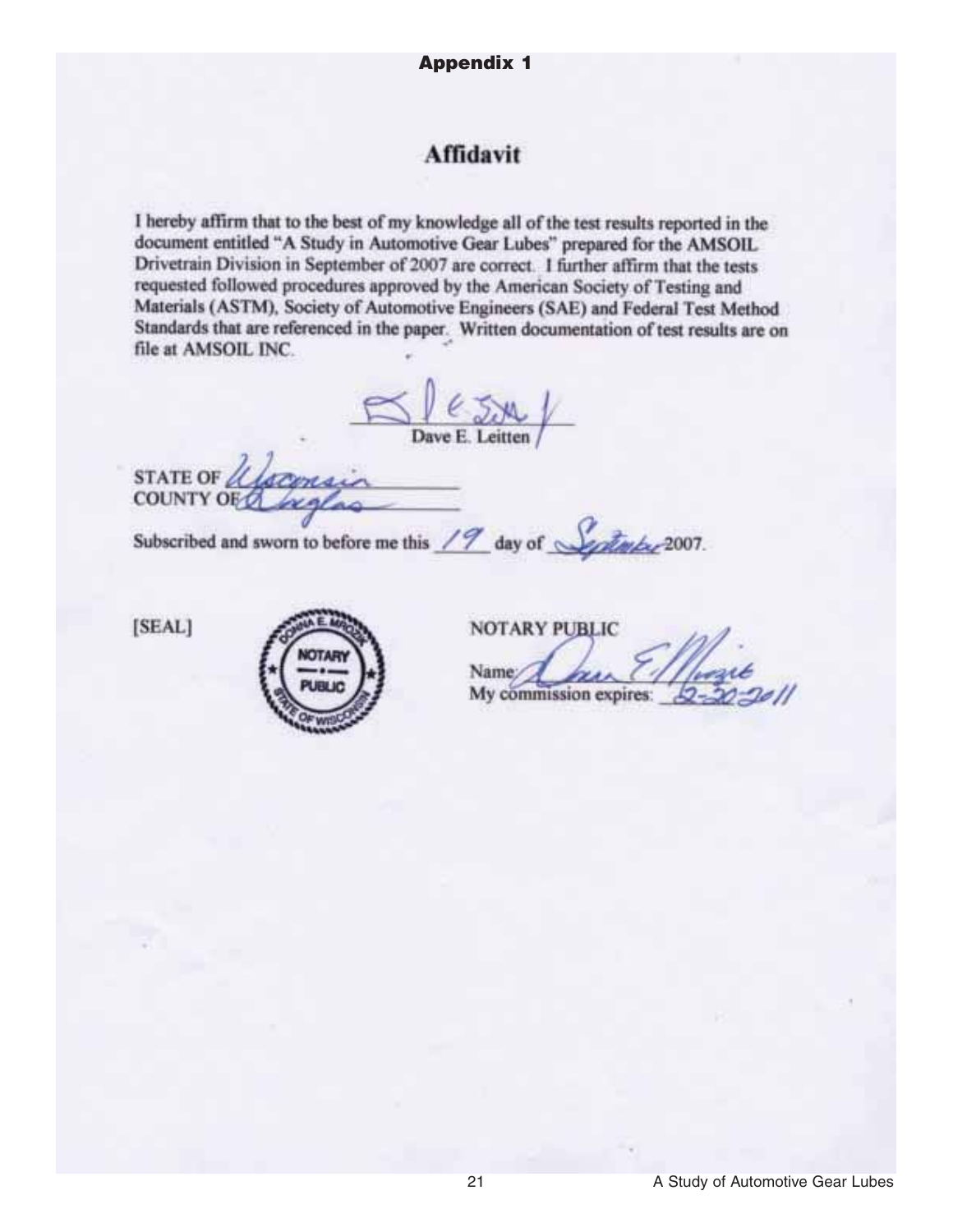## **Appendix 2**

# **Affidavit**

I hereby affirm that I personally obtained the prices quoted in the document entitled "A Study in Automotive Gear Lubes" prepared for the AMSOIL Drivetrain Division in September of 2007. I further affirm that the pricing in this paper was correct and was quoted to me by the manufacturers and distributors of the products. Written support of this information is on file at AMSOIL INC.

Kevin L. Dinwiddie

**STATE OF COUNTY OF** timber 2007 day of

Subscribed and sworn to before me this  $\sqrt{9}$ 

[SEAL]



**NOTARY PUBLIC** 

Name: My commission expires:  $\sim$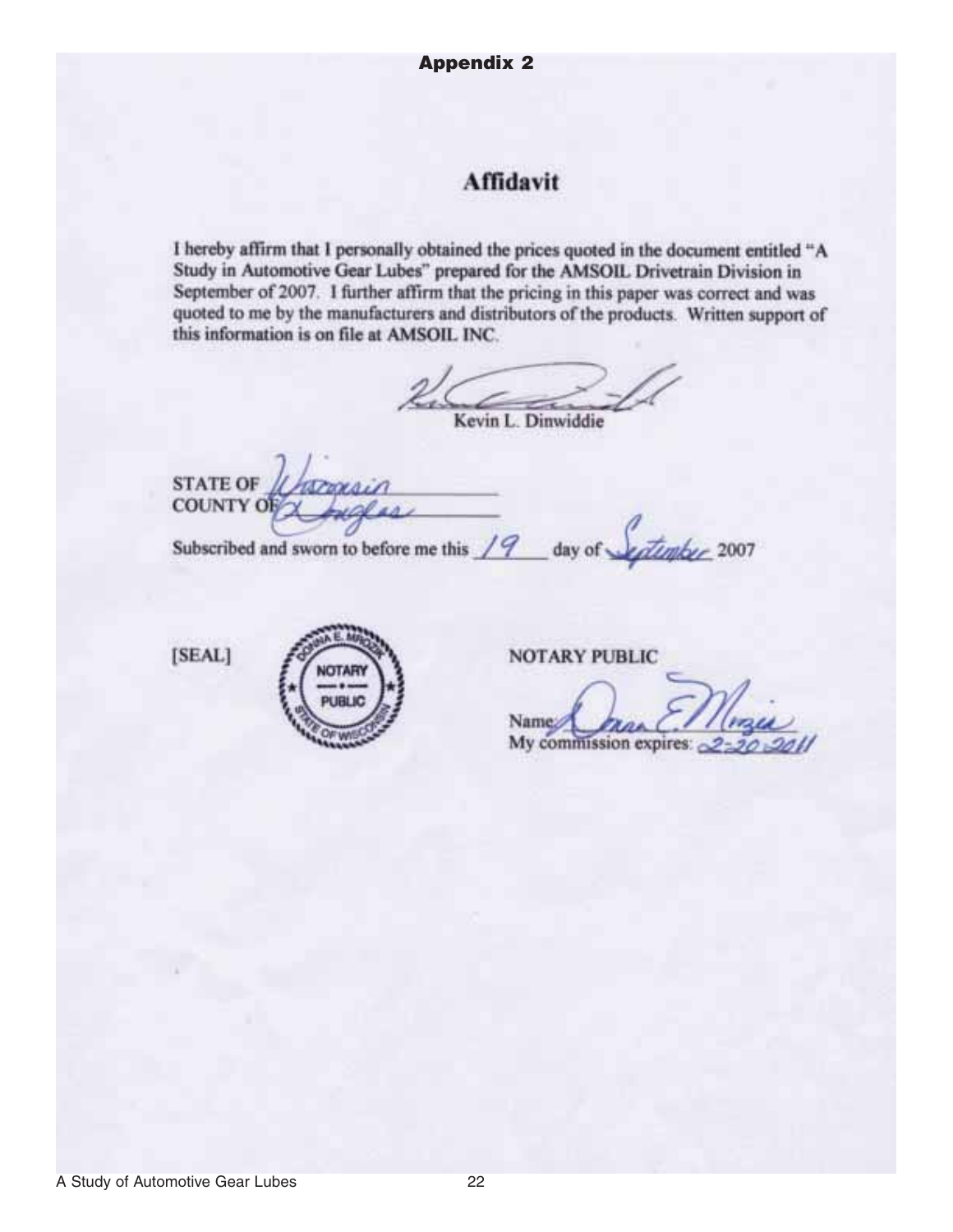## **Appendix 3**

#### **Extreme-Pressure Gear Testing (ASTM D-6121-06) Final Verification**

Laboratory extreme-pressure and anti-wear tests are reliable predictors of in-service performance. To demonstrate that the testing conducted for this study accurately predicted the performance of the top-rated gear lube, AMSOIL Severe Gear, an industry-standard Axle Rig Test was used. Commonly referred to as the L-37 Axle Rig Test, the ASTM D-6121-06 is used to evaluate the load-carrying, wear and extreme-pressure properties of a gear lubricant in a hypoid axle under conditions of low-speed, high-torque operation. The L-37 Test consists of a Dana Model 60 with 5.86-to-1 ratio gears connected to a V-8 gasoline-powered engine with a transmission capable of maintaining test conditions. The load is controlled by two large dynamometers connected to each axle. Following a gear conditioning phase, the test is conducted for 24 grueling hours at 80 wheel rpm, 1740 lbf-ft (2359 N-m) torque per wheel with an axle sump temperature maintained at a constant 135°C (275°F). At the end of the test, the ring and pinion gears are inspected for abrasive wear, adhesive wear, plastic deformation and surface fatigue.

Under standard operating test conditions, the L-37 is considered a severe test that accurately discriminates between gear lubes capable of protecting gears and those that cannot. To further challenge the integrity of AMSOIL Severe Gear Synthetic 75W-90, the test severity was increased by adding 20% greater load. Under these test conditions, AMSOIL Severe Gear was tested at 2088 lbf-ft (2831 N-m) per wheel for a total combined load of 4176 lbf-ft (5662 N-m). This is equivalent to a Duramax 6.6 liter engine connected to an Allison transmission in second gear (1.81 to 1) with a differential gear ratio of 3.55 to 1, going up-hill, pulling a loaded trailer heavy enough for the engine to develop and maintain a maximum 650 ft-lb of torque under full-throttle operation for 24 straight hours.

The gears are evaluated and assigned a pass or fail rating. At the end of the test, AMSOIL Severe Gear passed all the requirements, even with 20% greater load. The following gear photos are from the actual test rating. Note the original machining marks on the pinion gear are still intact after the test.



23 A Study of Automotive Gear Lubes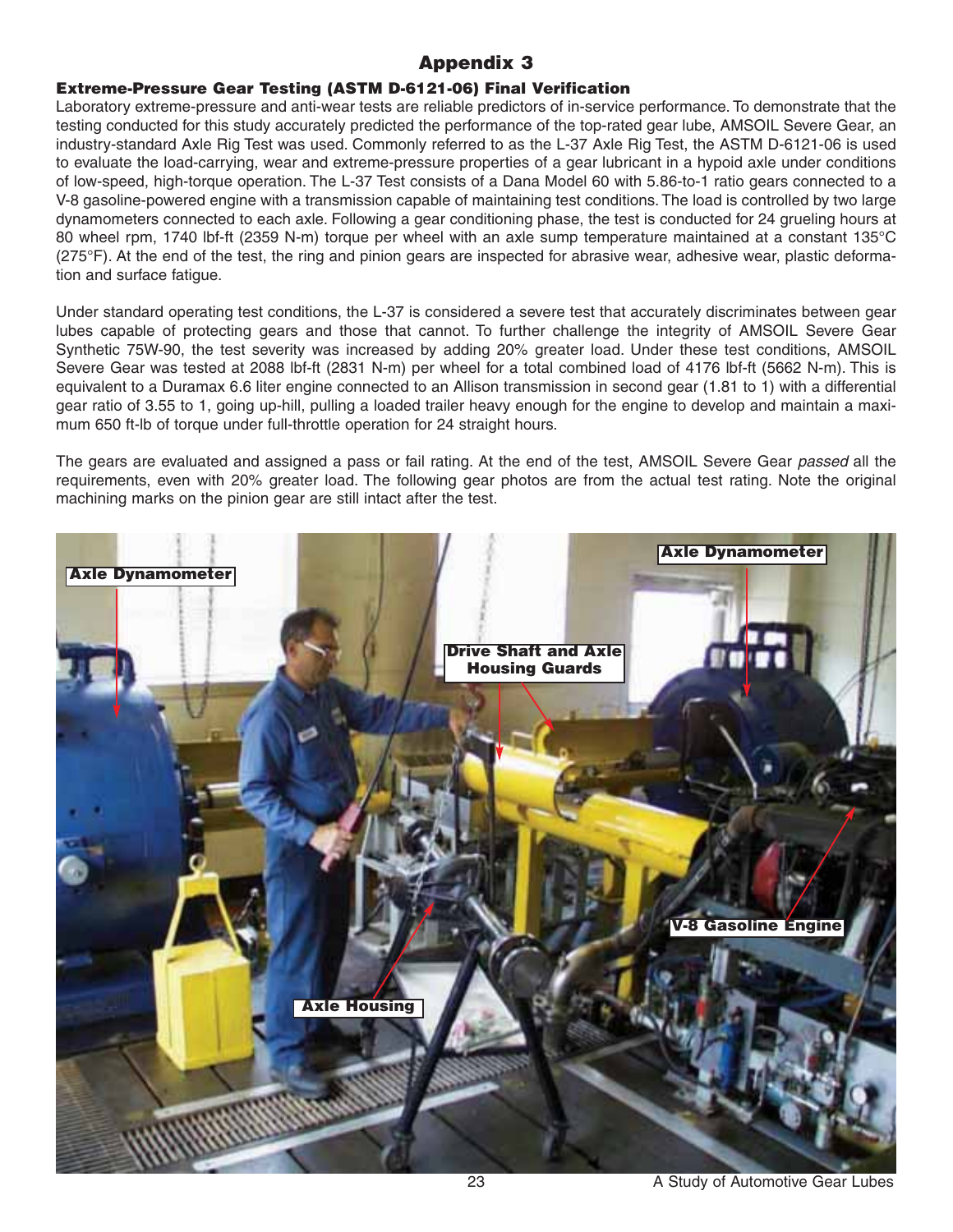



**Ring gear exhibits very low wear. Pinion gear - original machine marks still present.**



**Pinion tapered roller bearing in like-new condition.**